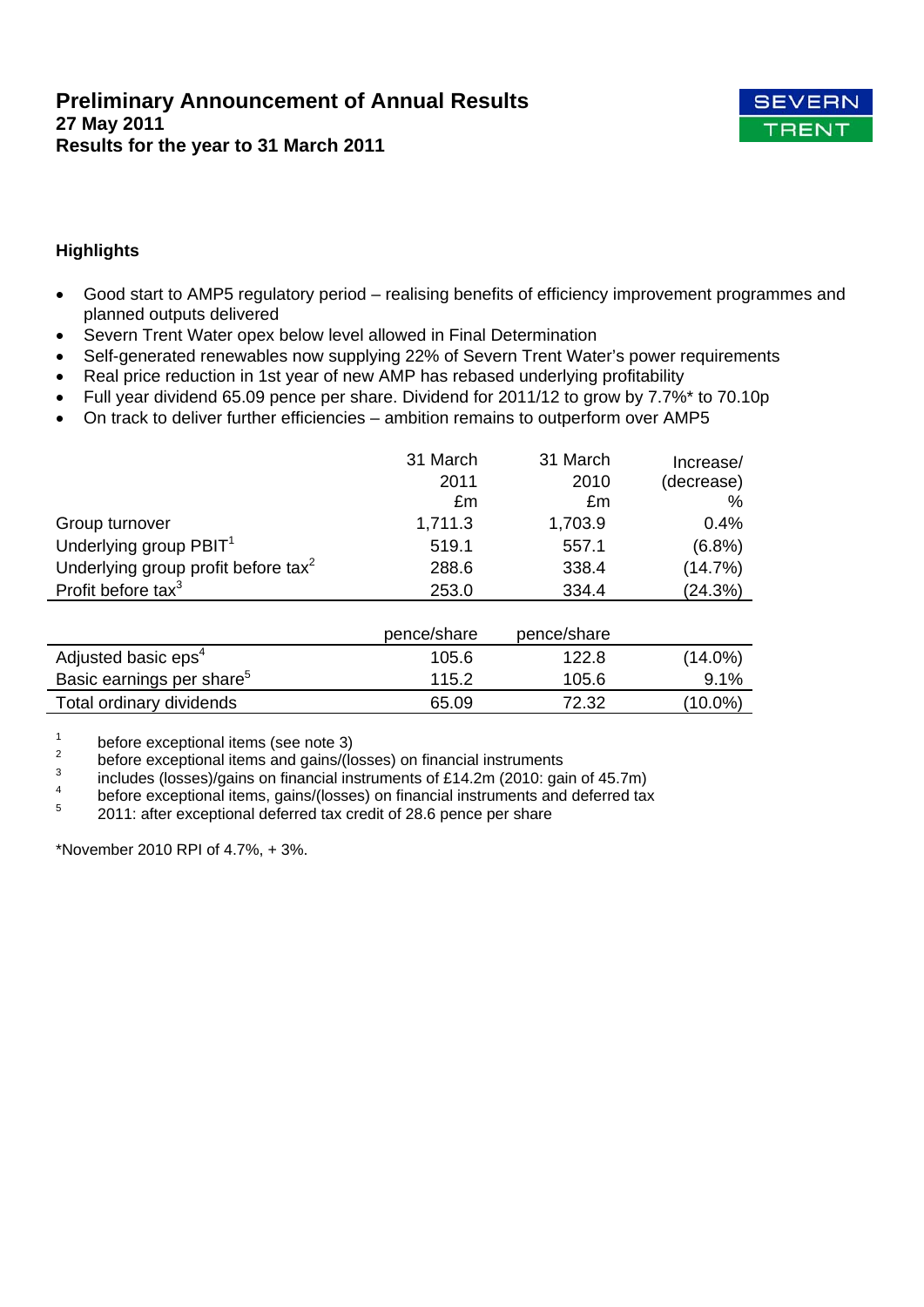# **Tony Wray, Chief Executive Severn Trent Plc, said:**

"We have made a good start to our new regulatory period, with planned operational expenditure for the year below the level of the Final Determination. We have delivered on planned outputs and are realising the benefits of efficiency programmes such as the move of 1,300 people into our new operations centre in Coventry.

Thanks to the support and dedication of our people, Severn Trent Water responded to the coldest December on record by deploying additional resources to restore service to our customers. We also made good progress with contractors on our capital programme and are delivering efficiencies. As a result of the weather impacts on our 2010/11 capital programme and plans to improve resilience we will invest more in our network this coming year.

Our full year dividend of 65.09p is as we announced in January 2010. In line with our stated dividend policy of RPI +3% growth per annum for the next four years, the dividend for 2011/12 will grow by 7.7% (based on November 2010 RPI of 4.7%) to 70.10p.

In summary, our strategy of sustainable growth built on our focus on water, continues to deliver value for both our customers and shareholders. We remain well placed to deliver our plan for AMP5, and our ambition remains to outperform our Final Determination."

### **Enquiries:**

| Tony Wray<br><b>Chief Executive</b>              | Severn Trent Plc              | 0207 353 4200 (on the day)<br>02477 715000 |
|--------------------------------------------------|-------------------------------|--------------------------------------------|
| Mike McKeon<br><b>Finance Director</b>           | Severn Trent Plc              | 0207 353 4200 (on the day)<br>02477 715000 |
| Rob Salmon<br><b>Head of Communications</b>      | Severn Trent Plc              | 0207 353 4200 (on the day)<br>02477 715000 |
| John Crosse<br><b>Head of Investor Relations</b> | Severn Trent Plc              | 0207 353 4200 (on the day)<br>02477 715000 |
| Mal Patel/ Martha Kelly                          | <b>Tulchan Communications</b> | 0207 353 4200                              |

## **Preliminary Results Presentation and Webcast**

There will be a presentation of these results at 9:30am on Friday 27 May 2011 at the offices of Herbert Smith, Exchange House, Primrose Street, London EC2A 2HS. This presentation will be available as a simultaneous webcast on the Severn Trent web site (www.severntrent.com) and will remain on the web site for subsequent viewing.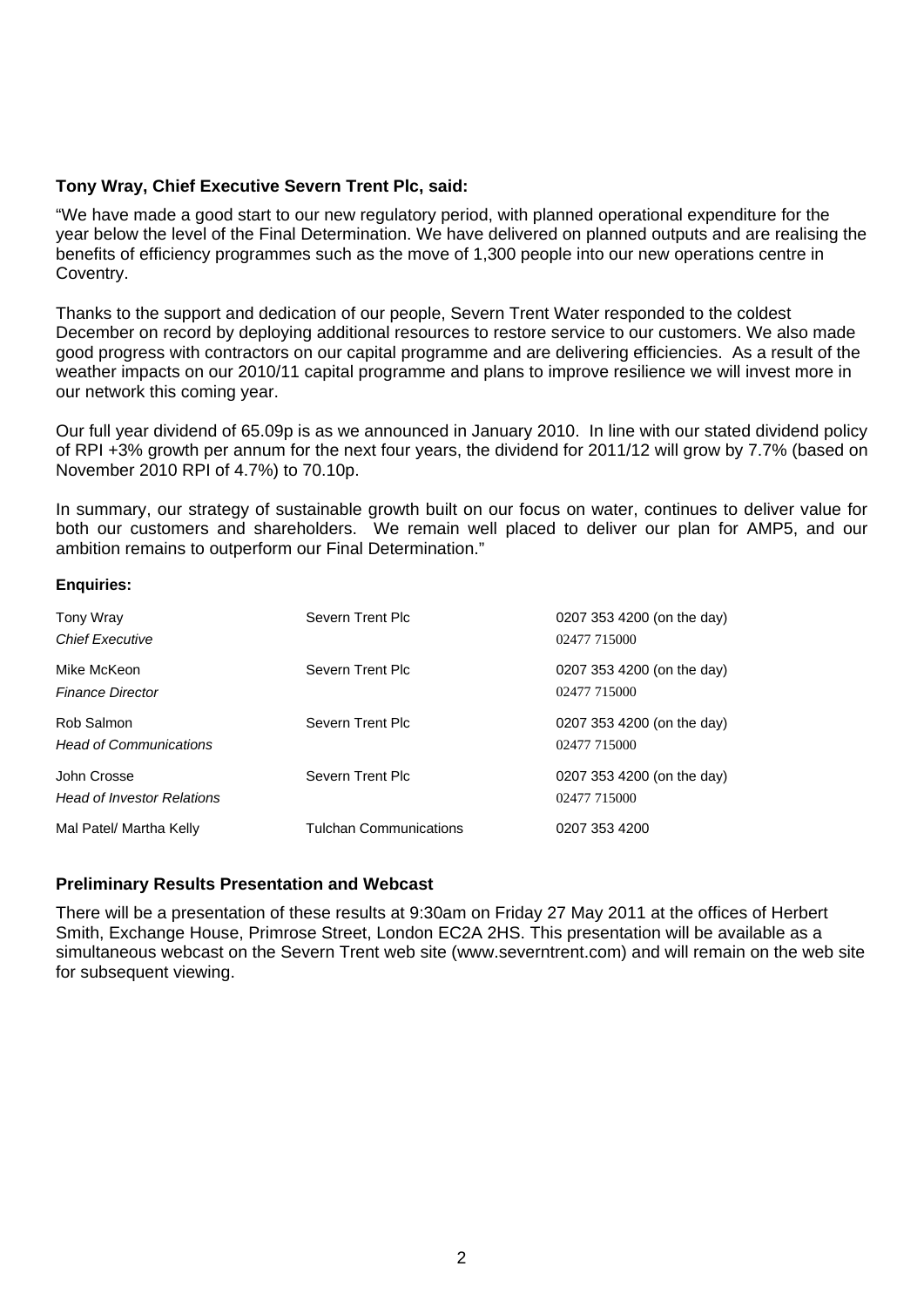# **Operating review**

# **Severn Trent Water**

Our focus remains on operational excellence and continuous improvement, delivering the highest service and environmental standards, the lowest possible bills for our customers and sustainable, progressive returns for our shareholders.

During the past year we dealt with a number of challenges, most notably a dry summer followed by the coldest December in 100 years. Severn Trent Water saw an increase in leakage above normal levels due to two periods of freezing temperatures followed by a thaw. Our people showed tremendous dedication, working around the clock to keep supplies running. Despite deploying additional resources to bring leakage rates back down as rapidly as possible we were unable to achieve our Ofwat leakage target of 483 Ml/d as a direct result of the weather. However, we were able to maintain leakage at last year's levels of 497 Ml/d. We have reduced leakage significantly since the winter and have plans in place to achieve our targets in 2012. We have taken into account recent experiences and have already commenced with plans to improve the resilience of our network.

Our ability to respond to such events is supported by the new processes and systems we have been progressively rolling out across the business. We are already seeing the benefits of restructuring our support functions on the SAP platform and have now completed the roll out to our asset management and field force teams. Despite the complexities of the project, we are already seeing some of the benefits in terms of productivity.

This year we moved to our new operating centre, Severn Trent Centre in Coventry, which not only delivers savings on our real estate costs but enables a new way of collaborative working, with 1,300 employees now in one place, running virtual applications that can also be accessed at any location.

We have made further progress in areas such as  $1<sup>st</sup>$  time job resolution and sewer flooding, two areas we know have a significant impact on our customers. Given the ongoing economic climate, we have continued to help customers who are having difficulties paying their bill with our WaterSure tariff, "Water Direct" and trust fund contributions. Our proactive approach to debt management and collections is reflected in the reduction of the bad debt charge in 2010/11 to 2.3% of turnover, from 2.5% the previous year.

During the year we produced 22% of Severn Trent Water's energy requirements from renewables, cementing our lead in the production of renewable electricity from sewage, and the group delivered the UK's 1<sup>st</sup> commercial scale "energy crop" power plant, using maize and wheat to generate 15 GWh per annum of electricity, enough to power 4,500 homes. The group has recently received planning permission to build its first wind turbine which will help us achieve the goal of 30% of Severn Trent Water's power requirements being generated from our own renewables by 2014/15.

Our capital programme has made a good start, and by working in partnership with our contractors we are delivering efficiencies. For example, at our Derwent Valley Aqueduct, converting existing redundant pipelines will realise a saving of £4m and avoid laying 26km of new pipe. However, the combination of the coldest December on record and ensuring the most efficient delivery of projects has meant our spend in 2010/11 was at the low end of our estimated revised range of expenditure. Despite this slower start, we are still on target to deliver our AMP5 programme.

Consumption was higher in the first six months of the year, due to increases in household demand (weather related) and robust commercial consumption (due in part to re-stocking). The second half of the year showed a more normal period on period trend, leading to an overall 0.3% increase in turnover year on year.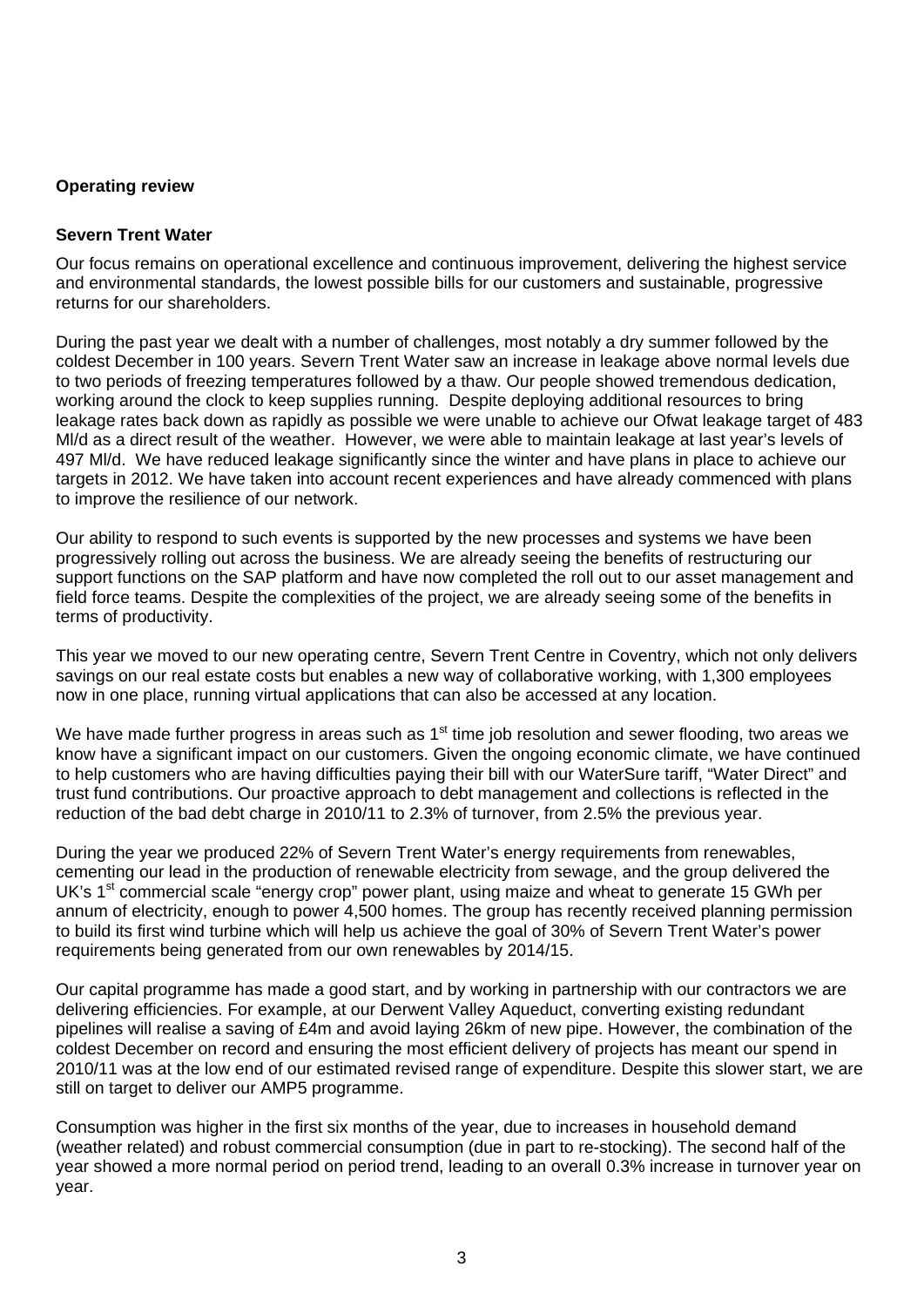Operational expenditure for the year was in line with expectations, with reductions year on year in gross manpower costs, although quasi taxes and raw material costs increased year on year. Given the lower level of capital spend this year compared to the previous year, the level of own work capitalised was also lower.

Since publication of our report "Changing Course" in April 2010, setting out our views on how to deliver a sustainable future for the Water Industry in England and Wales, we have been very pleased with the response received and the engagement we have had with many stakeholders. There are a number of ongoing reviews in the sector, and the time is right to examine the issues of sustainability, financeability and better optimisation of an increasingly scarce resource in many parts of the UK, namely water. We look forward to the planned Government White paper this year and to engage further with stakeholders to help shape the future of the sector. Our strategy of continuous improvement, and focus on the highest standards, lowest charges and great people, puts us in a strong position to take advantage of the opportunities that change will bring.

# **Delivering higher standards**

As in previous years, we measure, review and benchmark our performance on 20 KPIs, which we continue to renew and refresh. During the year 2 KPIs were revised (capex and opex), and as this is the first year of AMP5, benchmarks for these will not be updated until September 2011. We also had 2 in development (capital process quality and efficient billing). For the remaining 16, 8 KPIs are at upper quartile performance  $(2009/10 - 7)$ , 3 at median  $(2009/10 - 5)$ , and 5 at lower quartile  $(2009/10 - 4)$ .

Health and Safety performance continues to be at upper quartile and we lead the sector. However, we did not improve our performance during the year. This is the first time in a number of years that we have not seen a year on year improvement and we are seeking to address the underlying causes to enable the business to attain further progress in this important performance measure.

Customer service levels continue to show improvements year on year, particularly first time call resolution for billing and first time job resolution, and we delivered a 10% reduction in billing related complaints. However, the extreme winter temperatures had an impact on our leakage and supply availability.

A targeted sewer cleanse and repair programme has reduced the level of sewer flooding and whilst an improvement in the way we monitor and report minor pollutions has resulted in a rise in the overall number of incidents, the number of serious pollution incidents has halved.

Our performance on unplanned interruptions was impacted by three large scale incidents, which accounted for 56% of all properties during the year whose water was interrupted for over 6 hours. Root cause analysis has been undertaken to identify common themes of failure and an improvement programme is in place to improve both our response performance and the resilience of our network.

We will review our performance again against updated benchmarks in September 2011 when we understand the performance of other companies in our sector and beyond.

To reflect the evolution of the regulatory environment, in 2011/12 we plan to include the new Ofwat Service Incentive Mechanism (SIM) measure in our KPIs along with capital process quality.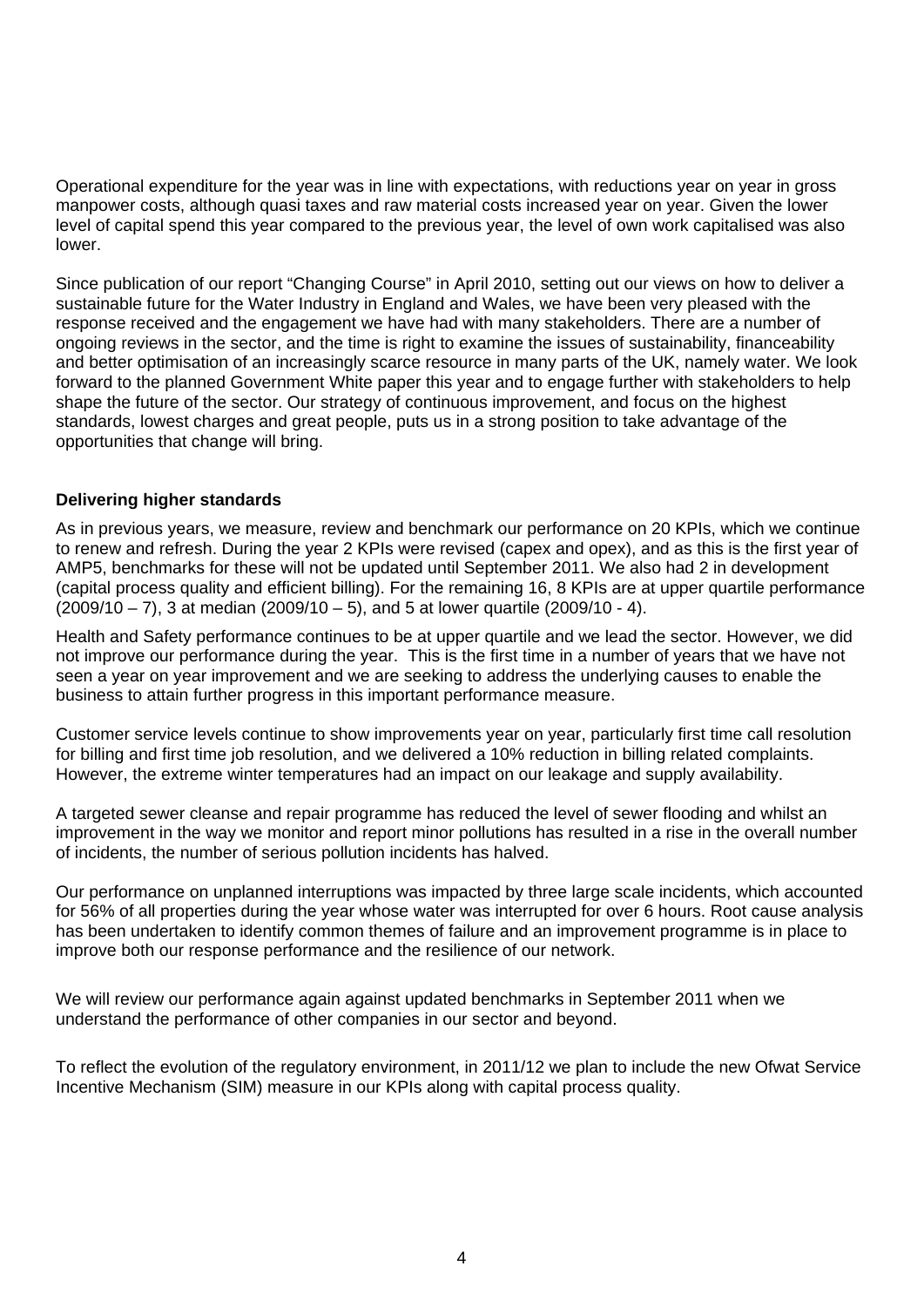# **KPI Performance 2010/11 vs. 2009/10**

|                                                         |      |          |                | Lower    |        | Upper              | No    |
|---------------------------------------------------------|------|----------|----------------|----------|--------|--------------------|-------|
| Description                                             | Year | Basis    | Note           | Quartile | Median | Quartile benchmark |       |
| Lost time incidents per 100,000 hrs worked              |      | 2011 MAT | 1              |          |        | 0.37               |       |
|                                                         | 2010 |          |                |          |        | 0.36               |       |
| Employee motivation %                                   |      | 2011 QR  | $\overline{c}$ | 74%      |        |                    |       |
|                                                         | 2010 |          |                | 74%      |        |                    |       |
| Water quality (test failure rate) ppm                   |      | 2011 MAT |                |          |        | 210                |       |
|                                                         | 2010 |          |                |          |        | 131                |       |
| Customer written complaints per 1,000 properties        |      | 2011 MAT | 3,4            |          |        | 5.73               |       |
|                                                         | 2010 |          |                |          |        | 4.95               |       |
| First time call resolution for billing %                |      | 2011 MAT | 5              |          | 90%    |                    |       |
|                                                         | 2010 |          |                |          | 89%    |                    |       |
| Unplanned interruptions > 6 hrs per 1,000 properties    |      | 2011 MAT | 3              | 23.85    |        |                    |       |
|                                                         | 2010 |          |                | 10.09    |        |                    |       |
| Properties at risk of low pressure per 1,000 properties |      | 2011 NPR | 3              |          |        | 0.07               |       |
|                                                         | 2010 |          |                |          | 0.12   |                    |       |
| First time job resolution %                             |      | 2011 MAT | 5              |          |        | 97.5%              |       |
|                                                         | 2010 |          |                |          |        | 96.5%              |       |
| Non performance against Regulatory Obligations %        |      | 2011 QR  | 5              |          |        | 4%                 |       |
|                                                         | 2010 |          |                |          |        | 5%                 |       |
| Capex (Gross) vs Final Determination                    |      | 2011 ACT | 6,14           |          |        |                    | 7.4%  |
|                                                         | 2010 |          |                |          |        |                    | 6.1%  |
| Debtor days                                             |      | 2011 ACT | $\overline{7}$ |          | 33.8   |                    |       |
|                                                         | 2010 |          |                |          | 32.6   |                    |       |
| Opex - £m                                               |      | 2011 ACT | 6, 7           |          |        |                    | 519.0 |
|                                                         | 2010 |          |                |          |        |                    | 492.4 |
| Pollution incidents (cat 1, 2 & 3)                      |      | 2011 MAT | 8, 9           |          | 378    |                    |       |
|                                                         | 2010 |          |                |          | 322    |                    |       |
| Sewer flooding incidents - other causes per 1,000       |      |          |                |          |        |                    |       |
| properties                                              |      | 2011 MAT | 3,13           |          |        | 0.103              |       |
|                                                         | 2010 |          |                |          |        | 0.131              |       |
| Sewage Treatment Works - failing consent limit %        |      | 2011 ACT | 9, 10          | 1.69%    |        |                    |       |
|                                                         | 2010 |          |                | 1.80%    |        |                    |       |
| Supply availability %                                   |      | 2011 ACT | 11             | 94.4%    |        |                    |       |
|                                                         | 2010 |          |                | 91.9%    |        |                    |       |
| Net Energy Use - GWh                                    |      | 2011 MAT | 5,12           |          |        | 706                |       |
|                                                         | 2010 |          |                |          |        | 714                |       |
| Leakage MI/d                                            |      | 2011 MLE | 3,6            |          |        |                    | 497   |
|                                                         | 2010 |          |                |          |        |                    | 497   |
| Notes:                                                  |      |          |                |          |        |                    |       |

Benchmarks updated in September.

MAT = Moving Annual Total

QR = Quarterly Review

NPR = Number of properties on register

 $AMP = AMP5$  to date

PPS = Percentage of population served

MLE = Maximum Likelihood Estimate

ACT = Year end actual

1. Actual performance across all employees and agency staff.

2. Performance based on annual survey of all employees (2009/10 based on mini quest wave 3, 10% of STW employees).

3. As reported in June Return to Ofwat. Performance figures are provisional at this stage as the June Return will be submitted to Ofwat on 10 June 2011.

4. Performance excludes properties billed by other water companies.

5. Actual performance based partially or wholly on internal data.<br>6. As this is the first year of AMP5, benchmark data is unavailab

As this is the first year of AMP5, benchmark data is unavailable until September 2011.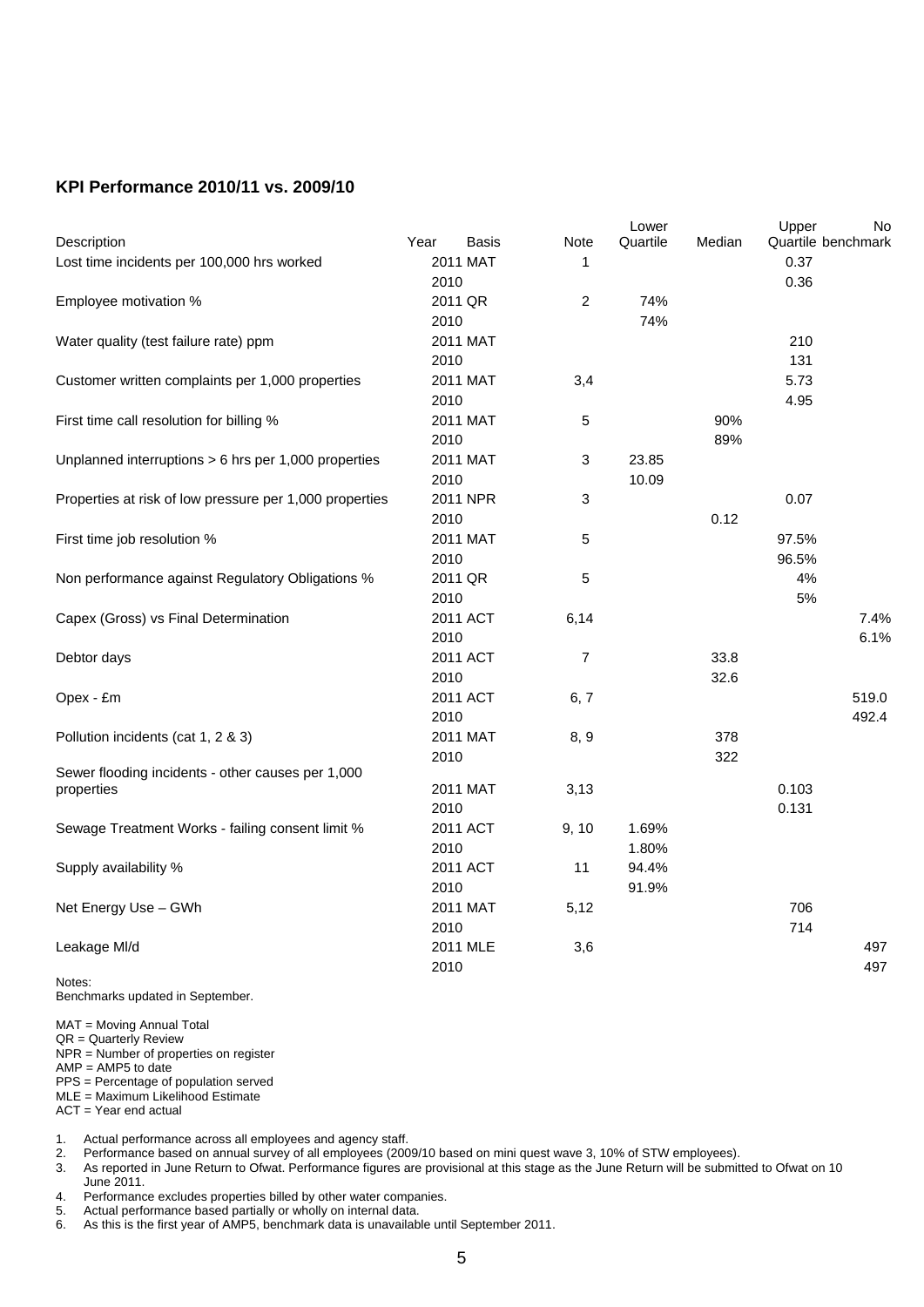- 7. Actual performance based on audited UK GAAP financial statements for the year ended 31 March 2011<br>8. Metrics of this KPI changed from pollution incidents per 1,000 properties to number of pollution incidents
- Metrics of this KPI changed from pollution incidents per 1,000 properties to number of pollution incidents. Prior year performance has been restated accordingly.
- 9. Measure for calendar year to 31 December 2010.
- 10. Metrics of this KPI changed to align with Environmental Agency approach. Prior year performance has been restated accordingly.
- 11. Metrics of this KPI changed from security of supply to supply availability. Prior year performance has been restated accordingly. The KPI measures how much of our designed capacity is available taking into account known restrictions and works outages. There were no supply failures resulting from works restrictions during the year.
- 12. Metrics of this KPI changed from Kwh/Ml to GWh. Prior year performance has been restated accordingly.
- 13. Excludes minor escape of sewage.
- 14. Percentage outperformance against the Final Determination.

# **Severn Trent Services**

Our Severn Trent Services business is also focused on water, leveraging our expertise in global clean and waste water markets.

While the fundamental drivers in our markets remain strong, late cycle customer financing issues and the wider social and economic environment continued to be challenging, impacting our markets particularly in the second half of the year. Client projects experienced delays due to financing across most markets, while in the US, the Gulf coast deep well drilling moratorium, and in the Middle East the social and political unrest, impacted negatively on Water Purification's performance by changing the mix of products sold and in particular reduced sales of higher margin electrochlorination products.

Operating services in the US performed well, delivering growth year on year and gaining market share. In Europe, we experienced some project delays due to financing, especially in Italy, however, new project opportunities remain good – for example, we have just been awarded a 20 year design, build, operate contract for the municipality of Alassio in Northern Italy.

In Water Purification, the first 6 months saw growth period on period, while the second half of the year saw lower sales of electrochlorination products due to the factors mentioned above.

Recently with some easing in the Gulf coast deep well drilling permits in the US, we have seen an increase in proposals and orders, while in the Middle East we continue to monitor political and social developments to assess the pace of return of orders from projects that are currently suspended and with decisions pending.

Analytical Services was impacted by lower volumes and some operational disruption at its Bridgend facility. Following an audit by the Drinking Water Inspectorate (DWI), inorganic testing was temporarily suspended in September 2010 at Bridgend. Following corrective action, this facility is now fully operational and with new accreditation.

## **Group financial performance**

We are now some two years on from the full effect of the financial crisis and many, but not all, financial activities and markets have returned to what may be considered normal levels. We are however, yet to see the return of a fully functioning commercial paper market and have continued to support our liquidity position by holding cash reserves from earlier bond market issuances. In other areas, we are yet to see any material effect on the finances of our customer base from the package of measures the UK Government has announced on public spending. Indeed, we have improved our customer collections performance year on year. The ability of domestic and commercial customers alike to support their water bills in this new environment has yet to be seen, though we remain confident that our debt recovery processes are in good shape to address any challenge that may arise.

In this preliminary results announcement: PBIT is profit before interest and tax; underlying PBIT is PBIT excluding exceptional items as set out in note 3.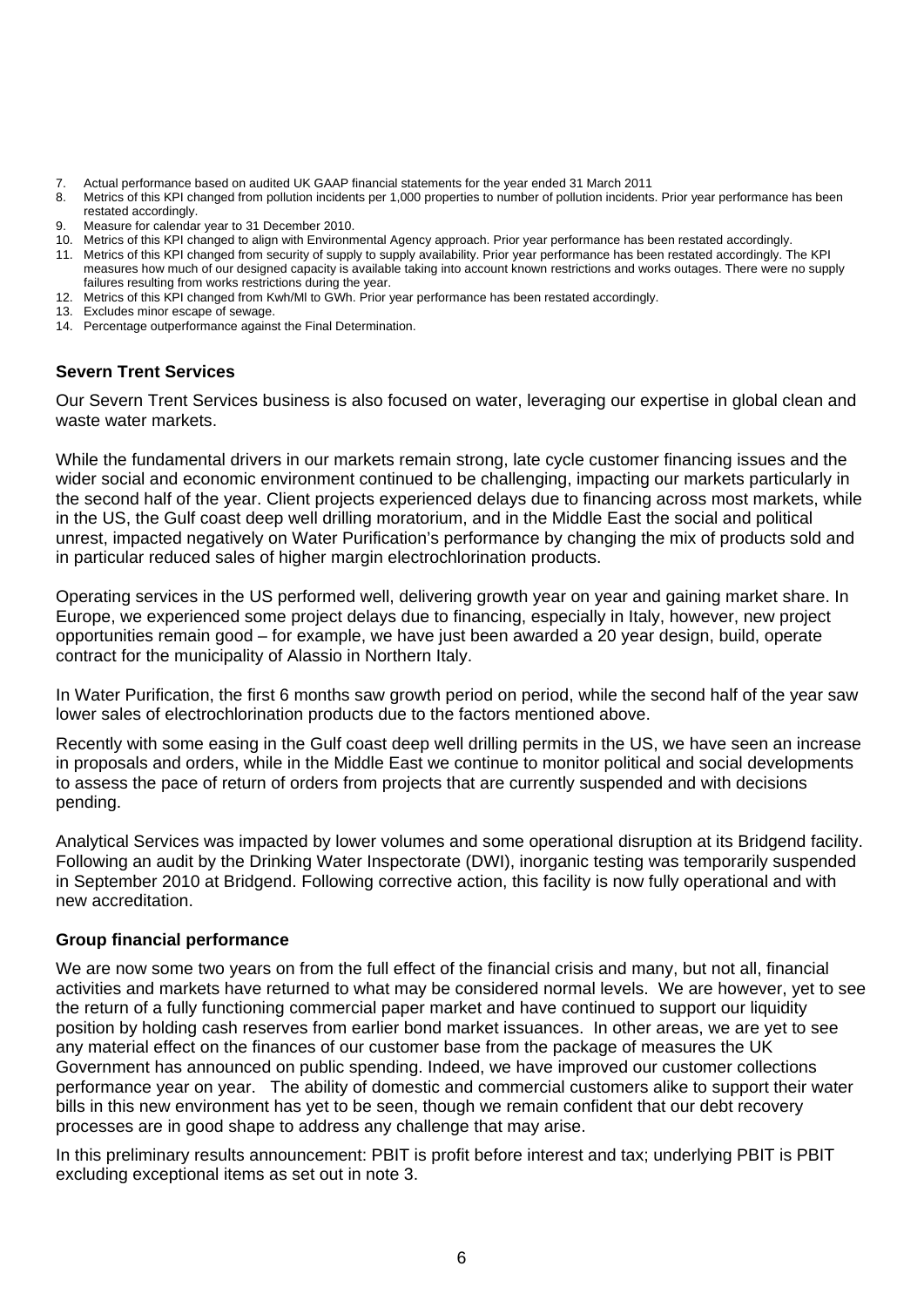Group turnover was £1,711.3 million (£1,703.9 million), an increase of 0.4% over last year. Severn Trent Water's prices were reduced by an average of 0.7% but measured consumption increased so that turnover was broadly similar to the prior year.

Underlying group PBIT decreased by 6.8% to £519.1 million (£557.1 million). The primary factors affecting underlying PBIT are described in the commentary on Severn Trent Water and Severn Trent Services below. There were net exceptional charges of £21.4 million (£49.7 million). Group PBIT decreased 1.9% to £497.7 million (£507.4 million).

# **Severn Trent Water**

Turnover in Severn Trent Water increased by 0.3% in 2010/11 to £ 1,389.8 million. Sales prices decreased by 0.7% (including inflation) from 1 April 2010. In the first half of the year consumption was higher period on period, as a result of strong household and robust commercial consumption. The second half of the year showed a more normal period on period declining trend, leading to the 0.3% increase in turnover over the full year.

Underlying PBIT decreased by 6.9% on the previous year to £503.7 million. Beyond the increase in turnover of £4.5 million, a number of factors impacted underlying PBIT. Employee costs decreased by £8.1 million as lower headcount offset higher pension costs but hired and contracted services were £9.8 million higher. Depreciation increased by £16.4 million due to the growing asset base and write down of £6.4 million on one experimental sludge dryer. There was a reduction in infrastructure renewals expenditure of £7.6 million. Own work capitalised was £21.2 million lower in line with the lower levels of capital expenditure in the year. Bad debt costs were £1.4 million lower and other costs increased by £11.8 million.

During the financial year, Severn Trent Water invested £405.3 million (UK GAAP net of grants and contributions) in fixed assets and maintaining and improving its infrastructure network. Included in this total was net infrastructure renewals expenditure of £96.9 million, charged to the income statement under IFRS.

# **Severn Trent Services**

|                                               |       |       | Increase/  |
|-----------------------------------------------|-------|-------|------------|
|                                               | 2011  | 2010  | (decrease) |
|                                               | £m    | £m    | %          |
| Turnover                                      |       |       |            |
| Services as reported                          | 336.1 | 336.5 | $(0.1\%)$  |
| Impact of exchange rate fluctuations          |       | (4.4) |            |
| Like for like businesses in constant currency | 336.1 | 332.1 | 1.2%       |
|                                               |       |       | Increase/  |
|                                               | 2011  | 2010  | (decrease) |
|                                               | £m    | £m    | %          |
| <b>Underlying PBIT</b>                        |       |       |            |
| Services as reported                          | 25.7  | 28.7  | $(10.5\%)$ |
| Impact of exchange rate fluctuations          | ۰     | (0.3) |            |
| Like for like businesses in constant currency | 25.7  | 28.4  | $(9.5\%)$  |

Reported turnover in Severn Trent Services was £336.1 million in 2010/11, a decrease of 0.1% vs. the prior year, and reported underlying PBIT decreased by 10.5% to £25.7 million.

After adjusting for the impact of exchange rate fluctuations, turnover on a constant currency basis increased 1.2% but underlying PBIT measured on the same basis was down 9.5%. The first half year saw profits rise period on period but the second half was impacted by the factor mentioned in the operating review.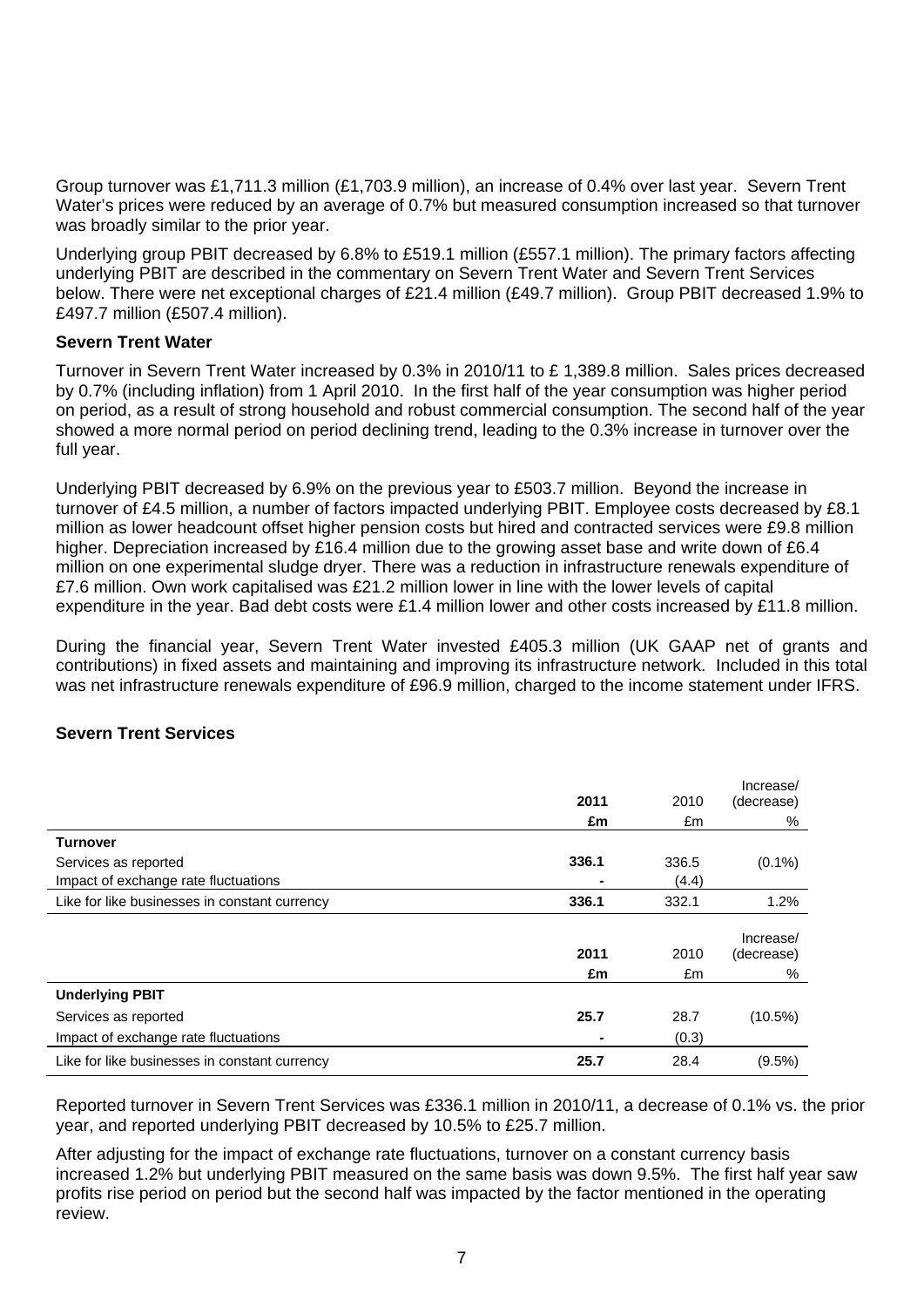# *Operating Services*

Turnover for the year was £201.3 million, a decrease of 3.2% compared to the prior year on a constant currency basis. In the US and UK the Operating Services businesses broadly maintained their levels of activity from the previous year. However, the business was impacted by project delays in Italy and reduced activity in our metering services and searches businesses in the UK, both of which are driven to some extent by the housing market.

# *Water Purification*

Turnover for the year was £105.6 million, an increase of 9.2% compared to the prior year on a constant currency basis. However, the strong growth experienced in the first half of the year did not continue into the second half of the year and turnover in the second half of 2010/11 was at broadly the same level as the same period in the previous year.

# *Analytical Services*

Turnover for the year was £29.2 million, an increase of 6.2%. This represented an improvement due to growth in revenue from new contracts.

# **Corporate and other**

Corporate overheads amounted to £9.2 million (£12.7 million). Our captive insurance company and other businesses generated a loss of £0.6 million (loss of £2.3 million). The group's captive insurance company insures Severn Trent group risks only and does not write any external business.

## **Exceptional items**

There were net exceptional charges in the year to 31 March 2011 of £21.4 million (£49.7 million) comprising:

Restructuring costs:

- a charge of £13 million in Severn Trent Water arising from programmes to restructure and realign the business; and
- a charge of £0.7 million in Severn Trent Services from the programmes to restructure the Water Purification and Analytical Services businesses.

Regulatory matters:

- a charge of £3.8 million in Severn Trent Services arising from the group's response to an audit in September 2010 by the Drinking Water Inspectorate (DWI) of aspects of the services provided by Severn Trent Laboratories Limited from its Bridgend laboratory; and
- a charge of £3.9 million in Corporate overheads arising from the group's response to a request from Ofwat to provide certain information under the Competition Act in connection with Severn Trent Laboratories Limited's contracts with Severn Trent Water Limited and certain other water companies.

## **Net finance costs**

The group's net finance costs were £230.6 million, compared to £218.8 million in the prior year. The group has fixed the interest rate of its non-index linked debt for the five year period to March 2015. The group's cost of index linked debt is however linked to movements in the Retail Prices Index (RPI). This debt provides an economic hedge for Severn Trent Water's revenues and regulatory asset values that are also RPI linked under its regulatory regime. The increase in the full interest charge is therefore largely due to higher interest charges on index linked debt as inflation was higher than the prior year and in addition, average group net debt increased during the year. The effective interest rate for 2010/11 was 6.4% (5.6%) of which cash interest cost is 5.0% vs 5.4% in the prior year.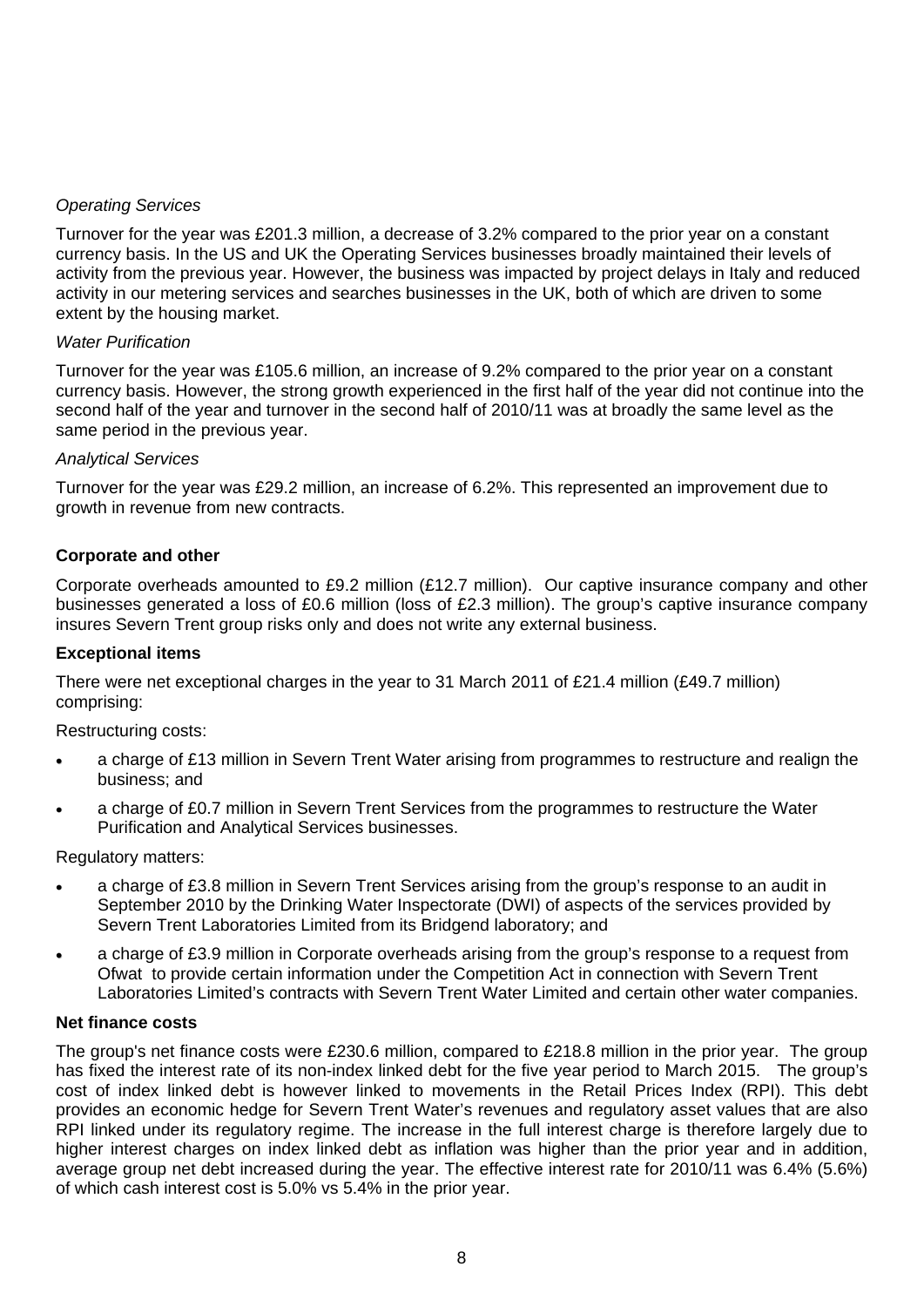# **Gains/(losses) on financial instruments**

The group issues notes in foreign currency under its EMTN programme and uses cross currency swaps to convert the proceeds to sterling. The effect of these swaps is that interest and principal payments on the borrowings are denominated in sterling and hence the currency risk is eliminated. The foreign currency notes and the cross currency swaps are recorded in the balance sheet at their fair values and the changes in fair values are taken to gains/(losses) on financial instruments in the profit and loss account. Since the terms of the swaps closely match those of the underlying notes, such changes tend to be broadly equal and opposite.

The group holds interest rate swaps with a net notional principal amount of £462.3 million and cross currency swaps with a net notional principal amount of £536.6 million which economically act to hedge the interest rate risk on floating rate debt or the exchange rate risk on certain foreign currency borrowings. However, the swaps do not meet the hedge accounting rules of IAS 39 and therefore these swaps are carried in the balance sheet at fair value. The changes in fair value are taken to gains/(losses) on financial instruments in the income statement. During the period there has been a decrease of £15.7 million in the fair value of these instruments.

It is important to note that we intend to, and typically do hold these swaps to maturity. Further, this is not a cash movement and, over the life of the swaps, these changes in fair value will net out.

## **Profit before tax**

Underlying group profit before tax decreased by 14.7% to £288.6 million (£338.4 million). Group profit before tax was £253.0 million (£334.4 million).

## **Taxation**

The total tax credit for the full year was £21.5 million (charge of £82.9 million), of which current tax represented a charge of £32.1 million (£40.7 million) and deferred tax (see note 6) was a credit of £53.6 million (£42.2 million).

A prior year tax credit amounting to £34.4 million arose during the year, mainly as a result of the agreement of open tax positions covering a number of years.

The effective rate of current tax, excluding prior year items and exceptional items, calculated on profit before tax, exceptional items and gains/(losses) on financial instruments was 24.4% (22.6%). The change in effective rate is as a result of lower capital allowances in Severn Trent Water.

Going forward, we expect the effective current tax rate for 2011/12 to be in the range of 26% to 27%.

## **Profit for the period and earnings per share**

Profit for the period was £274.5 million (£251.5 million)

Basic earnings per share were 115.2 pence (105.6 pence). Adjusted basic earnings per share (before exceptional items, gains/(losses) on financial instruments and deferred tax) were 105.6 pence (122.8 pence) (see note 8).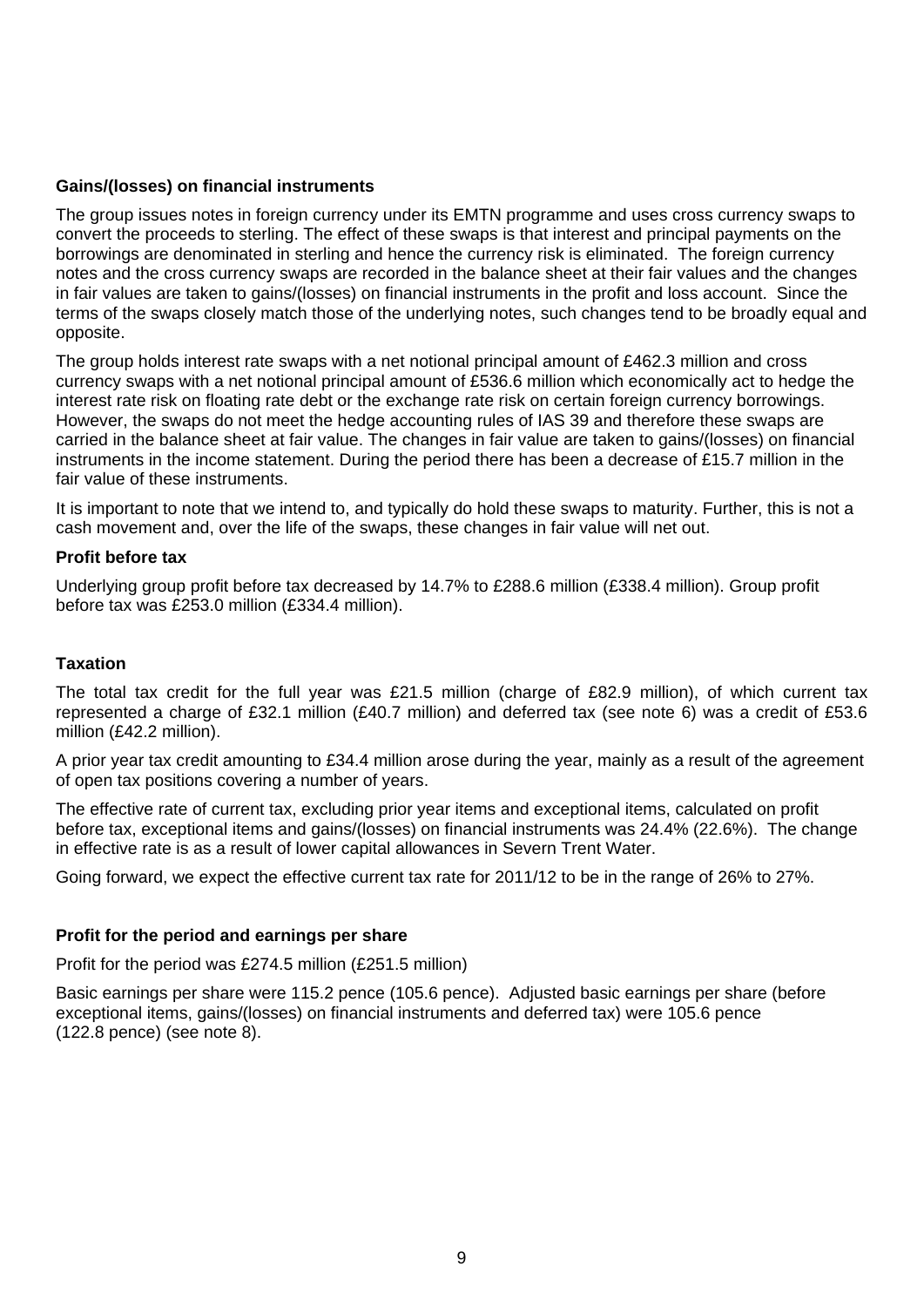# **Cash flow**

|                                    | 2011<br>£m | 2010<br>£m |
|------------------------------------|------------|------------|
| Cash generated from operations     | 753.0      | 708.0      |
| Net capital expenditure            | (399.5)    | (487.8)    |
| Net interest paid                  | (180.3)    | (194.2)    |
| Tax (paid)/received                | (32.4)     | (53.8)     |
| Other cash flows                   | (1.5)      | (1.6)      |
| Free cash flow                     | 139.3      | (29.4)     |
| Acquisitions and disposals         |            | (11.0)     |
| <b>Dividends</b>                   | (169.4)    | (159.7)    |
| Net issue of shares                | 2.7        | 2.4        |
| Change in net debt from cash flows | (27.4)     | (197.7)    |
| Non cash movements                 | (80.0)     | (3.8)      |
| Change in net debt                 | (107.4)    | (201.5)    |
| Net debt 1 April                   | (3,761.4)  | (3,559.9)  |
| Net debt at 31 March               | (3,868.8)  | (3,761.4)  |
| Net debt comprises:                |            |            |
| Cash and cash equivalents          | 315.2      | 227.8      |
| Cross currency swaps               | 160.4      | 187.3      |
| <b>Bank loans</b>                  | (846.8)    | (689.8)    |
| Other loans                        | (3,230.9)  | (3, 185.9) |
| Finance leases                     | (266.7)    | (300.8)    |
|                                    | (3,868.8)  | (3,761.4)  |

Cash generated from operations was £753 million (£708 million). Capital expenditure net of grants and proceeds of sales of fixed assets was £399.5 million (£487.8 million). Net interest paid decreased to £180.3 million (£194.2 million).

Net debt at 31 March 2011 was £3,868.8 million (£3,761.4 million). Balance sheet gearing (net debt/net debt plus equity) at the year end was 77.8% (79.9%). Net debt, expressed as a percentage of Regulatory Capital Value at 31 March 2011 was 57% (58%). The group's net interest charge, excluding gains/(losses) on financial instruments and net finance costs from pensions, was covered 3.5 times (3.9 times) by profit before interest, tax, depreciation and exceptional items, and 2.3 times (2.7 times) by underlying PBIT.

The fair value of the group's borrowings at 31 March 2011 is estimated to be £4,671.8 million (£4,267.9 million) compared to the book value of £4,344.4 million (£4,176.5 million). The group's debt instruments are not traded in an active market and hence the fair value disclosed above is based on a theoretical discounted cash flow calculation and does not represent an estimate of the amount for which the debt could be settled.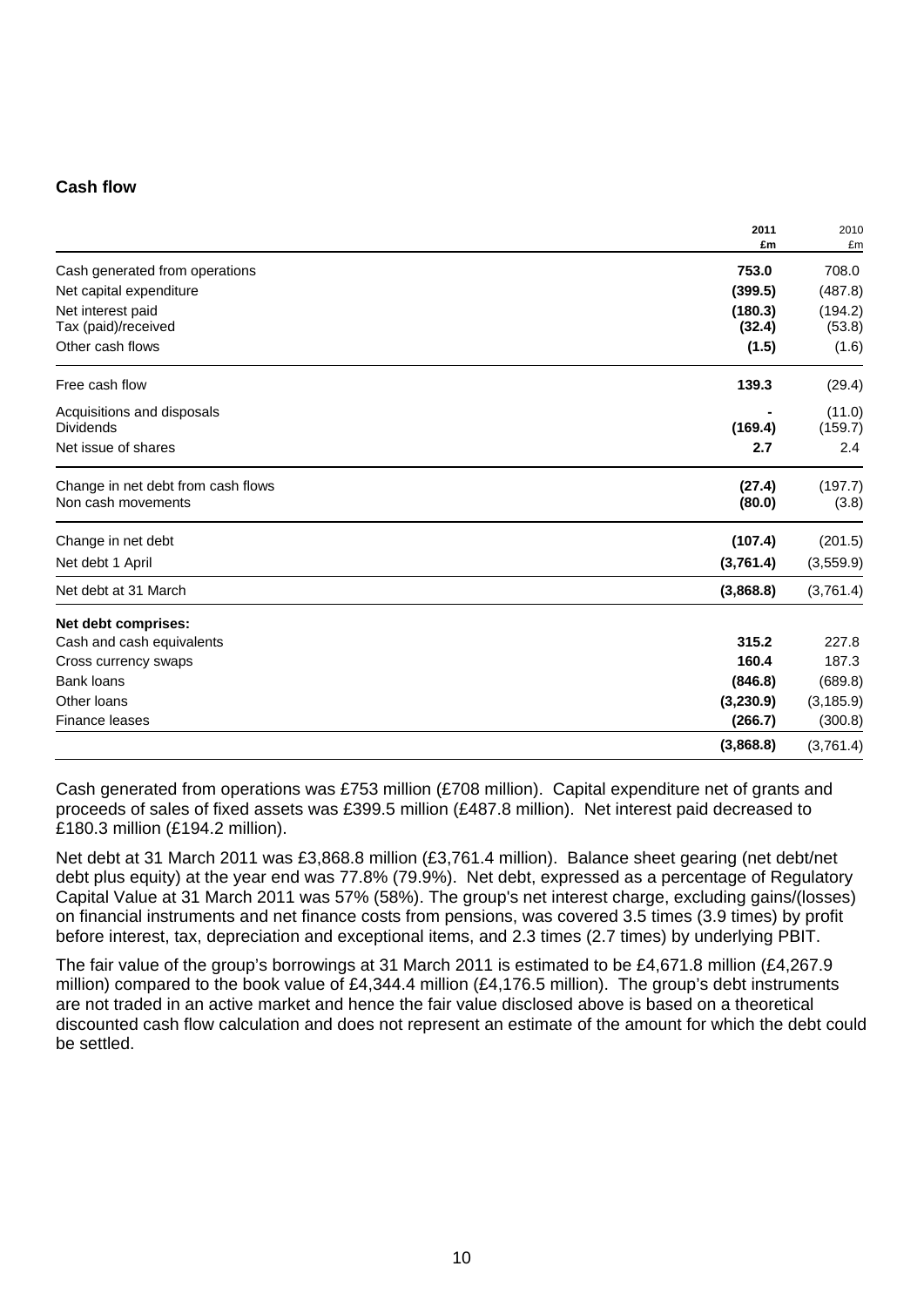# **Pensions**

The group operates two defined benefit pension schemes, of which the Severn Trent Pension Scheme (STPS) is by far the largest. Formal triennial actuarial valuations and funding agreements for the STPS are in the course of being renewed as at 31 March 2010. The key actuarial assumptions from these valuations have been updated for the accounts as at 31 March 2011 with overall contribution levels remaining unchanged, including deficit reduction payments of £10 million per annum, until new agreements are agreed.

On an IAS 19 basis, the estimated net position (before deferred tax) of the group's defined benefit pension schemes was a deficit of £292.1 million as at 31 March 2011. This compares to a deficit of £354.9 million as at 31 March 2010. The movements in the net deficit are summarised in note 9.

On an IAS 19 basis, the funding level has increased from around 79.7% at 31 March 2010 to around 83.5% at 31 March 2011.

|                                                                                       | 2011 | 2010 |
|---------------------------------------------------------------------------------------|------|------|
|                                                                                       | %    | %    |
| Price inflation                                                                       | 3.50 | 3.60 |
| Salary increases                                                                      | 4.00 | 4.10 |
| Pension increases in payment                                                          | 3.50 | 3.60 |
| Pension increases in deferment                                                        | 3.50 | 3.60 |
| Discount rate                                                                         | 5.60 | 5.70 |
| Long term rate of return on equities                                                  | 7.85 | 8.00 |
| Age to which current pensioners aged 65 are expected to live                          |      |      |
| - men                                                                                 | 87.4 | 85.3 |
| - women                                                                               | 91.0 | 88.6 |
| Age to which future pensioners aged 45 at the balance sheet date are expected to live |      |      |
| - men                                                                                 | 88.0 | 86.5 |
| - women                                                                               | 91.8 | 89.6 |

The following table summarises the estimated impact on scheme liabilities resulting from changes to key actuarial assumptions whilst holding all other assumptions constant.

|           | Assumption Change in assumption           | Impact on scheme liabilities     |
|-----------|-------------------------------------------|----------------------------------|
|           | Discount rate Increase/decrease by 0.1%   | Decrease/increase by £30 million |
|           | Price inflation Increase/decrease by 0.1% | Increase/decrease by £25 million |
| Mortality | Increase in life expectancy by 1 year     | Increase by £45 million          |

On 11 May 2011, Severn Trent announced it is consulting with its 6,000 plus UK employees on proposed changes to its pension arrangements, which would see all existing pensions replaced by one new defined contribution scheme. Under the new proposals, the defined benefit schemes would close to future accrual, whilst protecting the benefits already built up by members. The existing defined contribution scheme would also be replaced by the new pension arrangements. The proposal is to automatically enrol new employees into the new pension from 2012 and automatically enrol those employees who are not currently members of a Severn Trent scheme from 2013. Severn Trent is consulting with its employees from June for three months, with changes introduced no earlier than April 2012.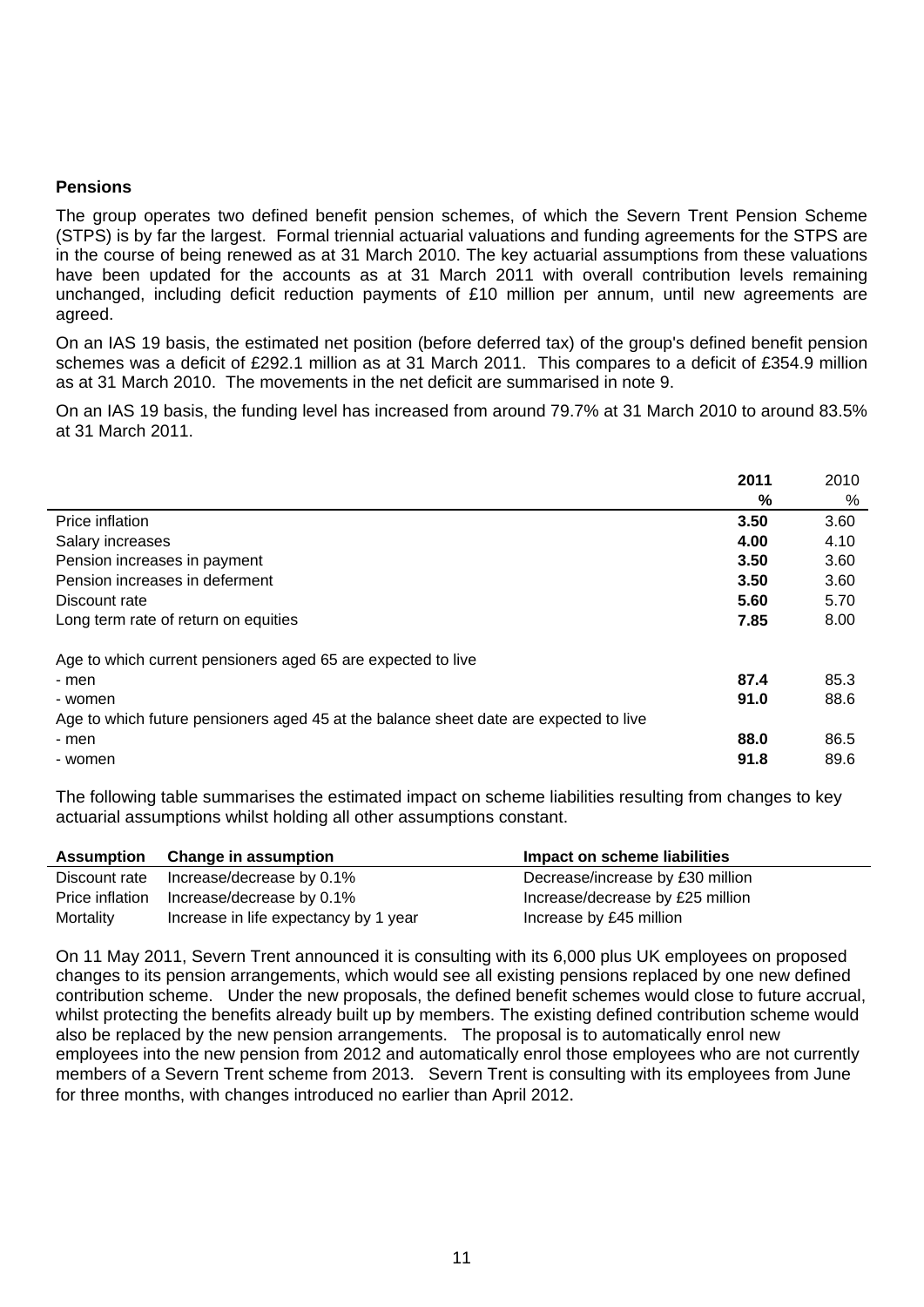# **Treasury management and liquidity**

The group continues to monitor liquidity carefully. At 31 March 2011 the group had £315.2 million in cash and cash equivalents. The group also has an undrawn £500 million committed bank facility of which £41.7 million matures in 2012 and the balance matures in 2013. Average debt maturity is around 16 years. The group is funded for its investment and cash flow needs up to March 2013.

Cash is invested in deposits with highly rated (A+) banks and liquidity funds and the list of counterparties is regularly reviewed and reported to the Board.

The group's current policy for the management of interest rate risk requires that no less than 45% of the group's borrowings should be at fixed interest rates, or hedged through the use of interest rate swaps or forward rate agreements. At 31 March 2011, interest rates for some 76% of the group's net debt of £3,868.8 million were fixed.

# **Exchange rates**

The trading results of overseas subsidiaries are translated to sterling at the average rate of exchange ruling during the period and their net assets are translated at the closing rate on the balance sheet date. The impact of changing exchange rates on net assets was immaterial. Details of the impact of changing exchange rates on turnover and underlying PBIT are set out in the commentary on Severn Trent Services above.

# **Dividend**

In line with its previous statements, the board has proposed a final ordinary dividend of 39.05p (2009/10 45.61p). This would give a total ordinary dividend for the year of 65.09p, a decrease of 10.0% over the 2009/10 total ordinary dividend (72.32p). The final ordinary dividend is payable on 29 July 2011 to shareholders on the register at 24 June 2011. As stated in November 2010, for the remainder of the AMP5 period, our policy is for annual growth of RPI+3%, using November RPI of the prior year. This aligns the dividend with the price setting mechanism for Severn Trent Water, and provides for a clear sustainable and progressive dividend. The interim / final split is anticipated to be around 40% / 60%.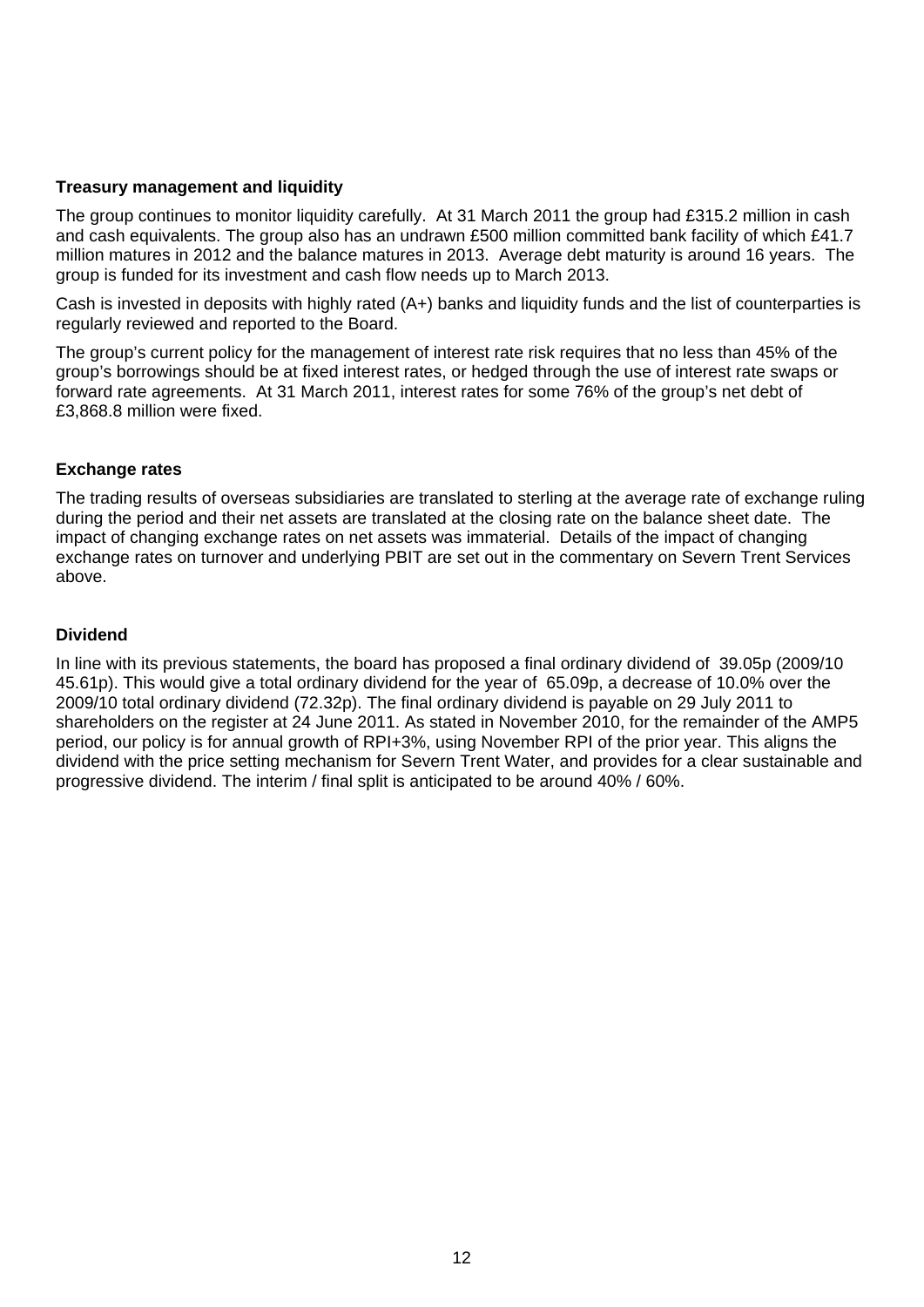# **Principal risks and uncertainties**

The board considers the principal risks and uncertainties affecting the business activities of the Group to be those detailed below:

**Strategic:** Risks associated with the delivery of the strategic objectives for Severn Trent Water, including our ability to influence the regulatory framework towards creating a sustainable Water Industry in England and Wales and our ability to continue to develop a sustainable water company. Additionally, in the current ongoing and challenging economic climate, the risks which may affect our strategic objective to grow Severn Trent Services such as the political situations in some of our markets and the threat of new competitors.

**Stakeholder:** Risks associated with meeting the needs and expectations of key stakeholders (investors, regulators, customers, staff and suppliers) in order to protect and enhance our financial position, brand, reputation and investor confidence.

**Operational and asset related**: Risks associated with our daily operations, including the failure of assets, processes or systems which in turn may affect our ability to serve our customers, could impact on Health & Safety or security at our sites and on our ability to meet regulatory targets.

**Financial:** Risks associated with our financial activities including our ability to effectively manage counterparty risk, attract funding at commercially attractive rates, fund pensions promises sustainably and meet the challenging targets we have set ourselves within our Severn Trent Water and Severn Trent Services businesses.

**Legal, regulatory and compliance**: Risks associated with potential non compliance with the numerous and increasingly demanding obligations reflecting the international spread of our operations. Management of these is often dispersed throughout the organisation. We pay particular attention to risks in areas subjected to changing legal and regulatory requirements. Current areas of focus include:

- The UK Bribery Act
- The taking on of private sewers and lateral drains (PDaS)
- The introduction of Service Incentive Mechanism (SIM) by Ofwat.

**Private Drains and Sewers (PDaS)**: Severn Trent Water has already mobilised its supply chain in advance of transfer, and has adopted a flexible approach, leveraging the expertise of contractors and keeping fixed cost to a minimum. The transfer of sewers is currently anticipated for 1<sup>st</sup> October 2011, and on that basis the impact in 2011/12 is estimated to be in the region of:

- One –off set up costs of around £6m
- Opex cost in the range of £12m to £15m
- Capex cost in the range of £8m to £12m

For the remainder of AMP 5 we estimate that the total cost of PDaS could be in the region of:

- Opex cost in the range of £40m to £70m
- Capex cost in the range of £35m to £75m

Privately owned pumping stations are anticipated to be adopted on a phased basis between 1 October 2011 and 1 October 2016. Therefore there is a large degree of discretion around investment levels in pumping stations prior to 2016 which will impact on actual reported capex cost. The above stated costs for the introduction of PDaS represent a "best estimate" range established on current information and current assumptions. The experience of these new processes, when implemented, may differ from our planning assumptions, leading to different costs. There are no costs associated with the transfer included in our existing business plan. There is a regulatory mechanism, known as an IDoK (Interim Determination of K), which can be used to adjust prices to account for these additional costs. Severn Trent Water will be required to evidence these costs to support any IDoK submission and Ofwat will determine any change to prices. Severn Trent Water will also be required to bear these costs in advance of any future recoveries.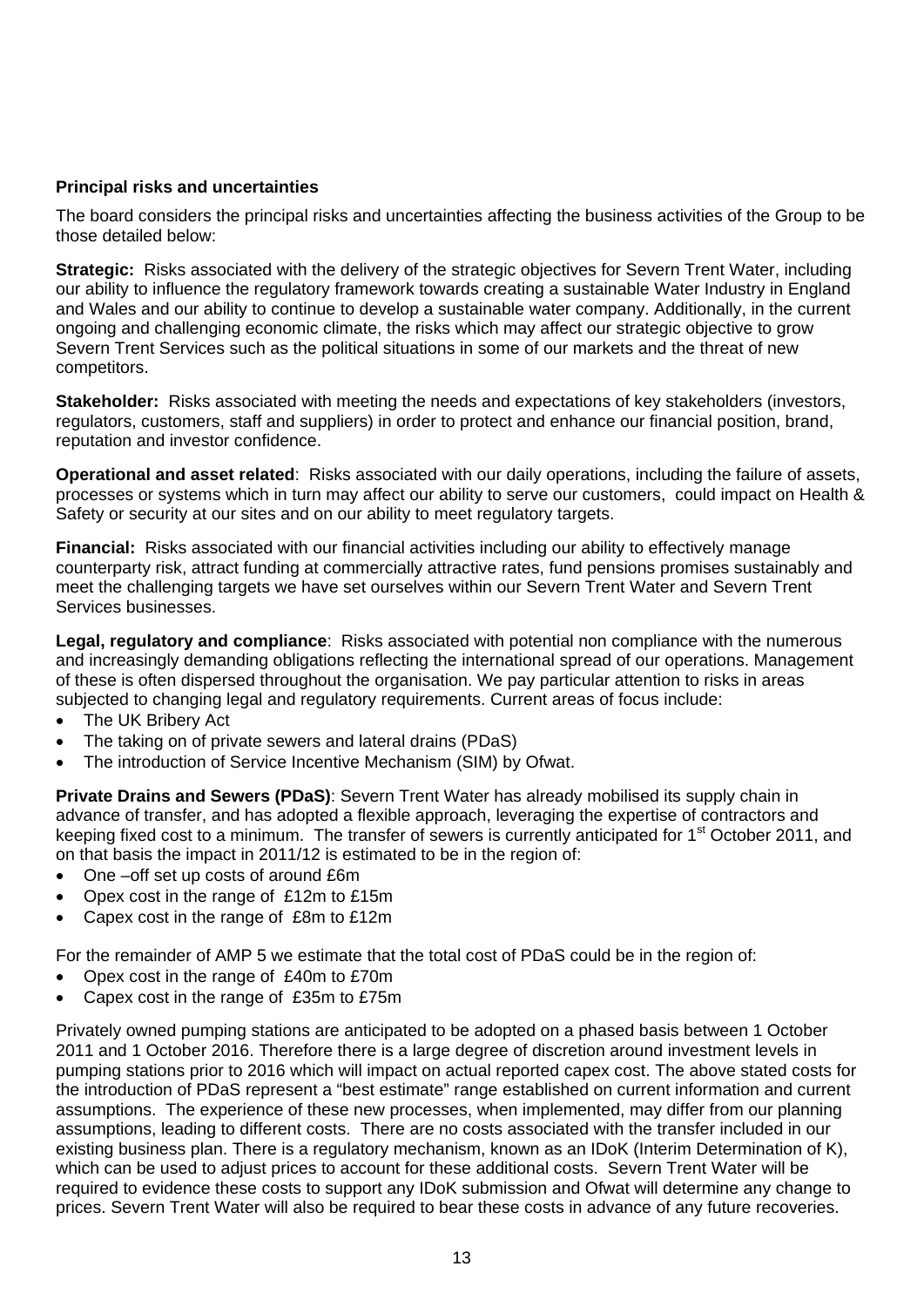# **Outlook**

Severn Trent enters 2011/12 in a sound position. In Severn Trent Water, we continue to build on our lead-in investments and drive performance improvements to deliver higher standards and efficiencies, enabling us to meet the challenges and opportunities ahead. The management team of Severn Trent has a clear and focused strategy - delivering continuous improvement and higher standards - to achieve higher levels of operational excellence and sustainable, attractive returns to shareholders. We are well placed to achieve our business plan and outperform our regulatory targets.

# *Capital programme on track to outperform Final Determination across AMP5*

Given the impact on the capital programme in 2010/11 from the weather, our net capital expenditure (UK GAAP, net of grants and contributions) for 2011/12 is expected to be higher year on year, in the range of £450 million to £470 million. Within that range, net infrastructure renewals expenditure will be in the region of £120 million to £130 million, reflecting our programme of leakage reduction and improvement to security of supply.

We remain on track to deliver a capital programme for AMP5 of £2.2 billion (UK GAAP, net of grants, contributions and other income, including current estimated COPI indexation adjustment) below the level for AMP4 due to our early start contracting strategy pursuing innovative construction techniques and process improvements with our partners. Given continued successful delivery of efficiencies, we believe we can deliver our required outputs for a capital spend less than that allowed in the Final Determination for the whole of AMP5.

# *Continuing to deliver opex control*

Operational expenditure will show an increase year on year in 2011/12, although by a lesser rate than that seen from 2009/10 to 2010/11. This increase will be driven by inflation, rising input costs and quasi taxes (including the Carbon Reduction Commitment scheme), offset by efficiency savings derived from our ongoing improvement programmes. Given successful delivery of remaining improvement plans, we believe we can continue to deliver operational expenditure below the level allowed in the Final Determination over the whole of AMP5.

Assuming no significant deterioration in the economy, especially in relation to unemployment levels, bad debt is expected to be around 2.2% of turnover in 2011/12 and we are targeting a bad debt level of around 2% by the end of AMP5.

# *Investing in STS to drive sustainable long term growth*

The opportunity for sustained future growth in Severn Trent Services remains. Around 60 ATO's in Italy are expected to move from the public to private sector in the medium term and the market for municipality outsourcing in the US is expected to double to around \$3bn. In the Products arena MicroDynamics and BalPure offer attractive medium and longer term growth. As a result, in 2011/12 we will be investing around £5 million, in total, in our business development resources in the USA and Italy, and building our market and technology resources to support the launch of our BalPure and MicroDynamics product lines. Our base business of Operating Services and Water Purification is expected to deliver increased top line growth year on year in 2011/12, despite current difficult market conditions, although the first 6 months may still be challenging. At the PBIT level, growth in the base business is expected to be offset by the investment in new opportunities, leaving Severn Trent Services PBIT in 2011/12 lower year on year. Investment in these growth areas will, in the medium term, enable Severn Trent Services to deliver higher levels of sustainable growth.

The effective rate of current tax (current tax charge on profit before tax, before exceptional items and gains/(losses) on financial instruments) is expected to be in the range 26% - 27%.

We retain a flexible balance sheet and the business is funded until March 2013. We will embark on our refinancing programme of £850 million for AMP5 towards the end of the year.

# **Further information**

For further information, including the group's preliminary results presentation, see the Severn Trent website (www.severntrent.com).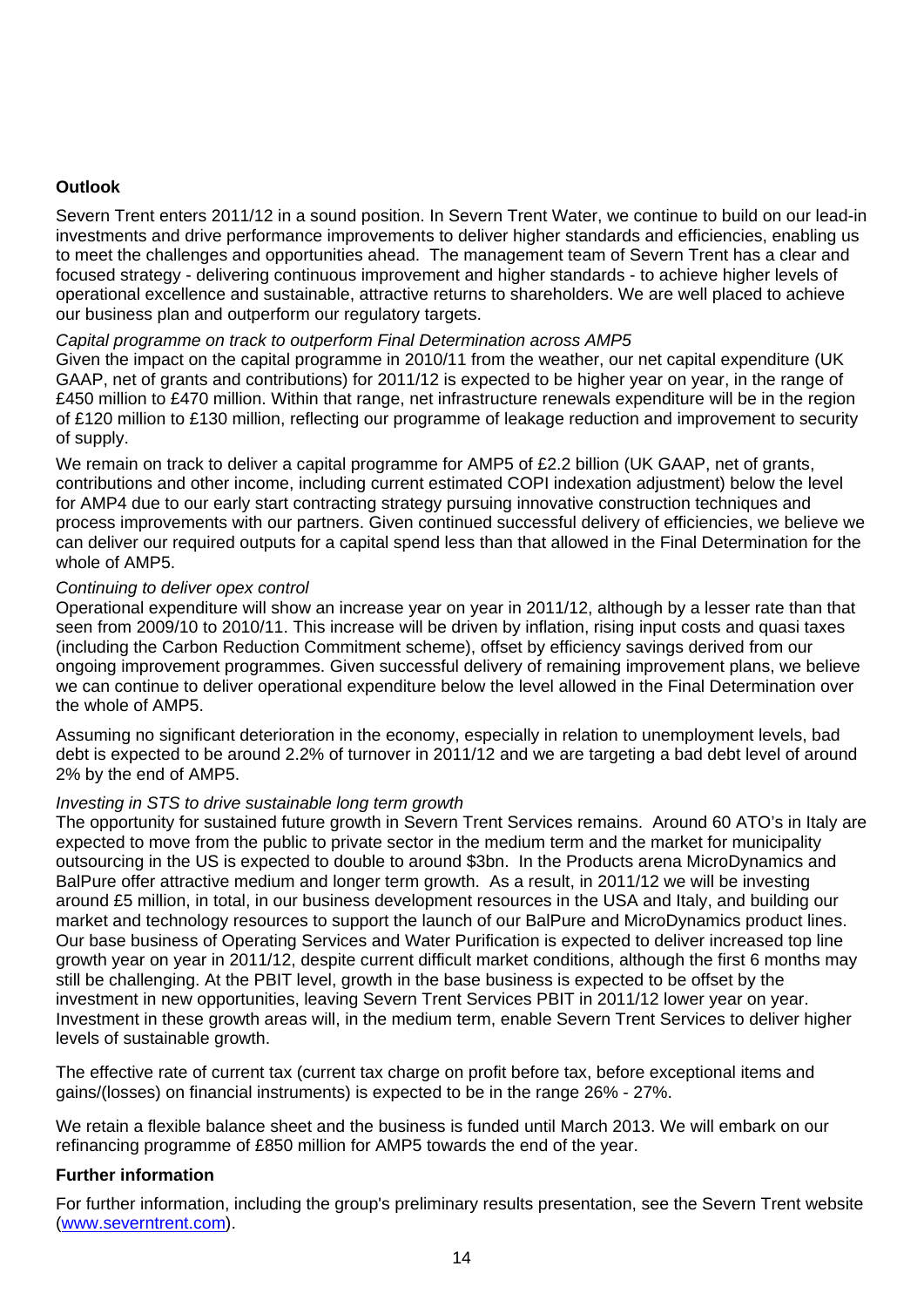# **Consolidated income statement**

|                                                                                  |                | 2011       | 2010       |
|----------------------------------------------------------------------------------|----------------|------------|------------|
|                                                                                  | Notes          | £m         | £m         |
| <b>Turnover</b>                                                                  | $\overline{c}$ | 1,711.3    | 1,703.9    |
| Operating costs before exceptional items                                         |                | (1, 192.2) | (1, 146.8) |
| Exceptional restructuring costs                                                  | 3              | (13.7)     | (48.0)     |
| Exceptional charge relating to regulatory matters                                | 3              | (7.7)      |            |
| <b>Total operating costs</b>                                                     |                | (1,213.6)  | (1, 194.8) |
| Exceptional loss on disposal of businesses                                       | 3              |            | (1.7)      |
| Profit before interest, tax and exceptional items                                | $\overline{c}$ | 519.1      | 557.1      |
| <b>Exceptional items</b>                                                         | 3              | (21.4)     | (49.7)     |
| Profit before interest and tax                                                   |                | 497.7      | 507.4      |
| Finance income                                                                   |                | 100.7      | 80.9       |
| Finance costs                                                                    |                | (331.3)    | (299.7)    |
| Net finance costs                                                                |                | (230.6)    | (218.8)    |
| (Losses)/gains on financial instruments                                          | 5              | (14.2)     | 45.7       |
| Share of results of associates and joint ventures                                |                | 0.1        | 0.1        |
| Profit before tax, (losses)/gains on financial instruments and exceptional items |                | 288.6      | 338.4      |
| <b>Exceptional Items</b>                                                         | 3              | (21.4)     | (49.7)     |
| (Losses)/gains on financial instruments                                          | 5              | (14.2)     | 45.7       |
| Profit on ordinary activities before taxation                                    |                | 253.0      | 334.4      |
| Taxation on profit on ordinary activities                                        |                |            |            |
| Current tax                                                                      | 6              | (32.1)     | (40.7)     |
| Deferred tax                                                                     | 6              | (14.1)     | (42.2)     |
| Exceptional deferred tax credit arising from prior year rate change              | 6              | 67.7       |            |
| <b>Total taxation</b>                                                            | 6              | 21.5       | (82.9)     |
| Profit for the period                                                            |                | 274.5      | 251.5      |
| Attributable to:                                                                 |                |            |            |
| Equity holders of the company                                                    |                | 272.6      | 249.2      |
| Non-controlling interests                                                        |                | 1.9        | 2.3        |
|                                                                                  |                | 274.5      | 251.5      |
| Earnings per share (pence)                                                       |                |            |            |
| Basic                                                                            | 8              | 115.2      | 105.6      |
| <b>Diluted</b>                                                                   | 8              | 114.6      | 105.5      |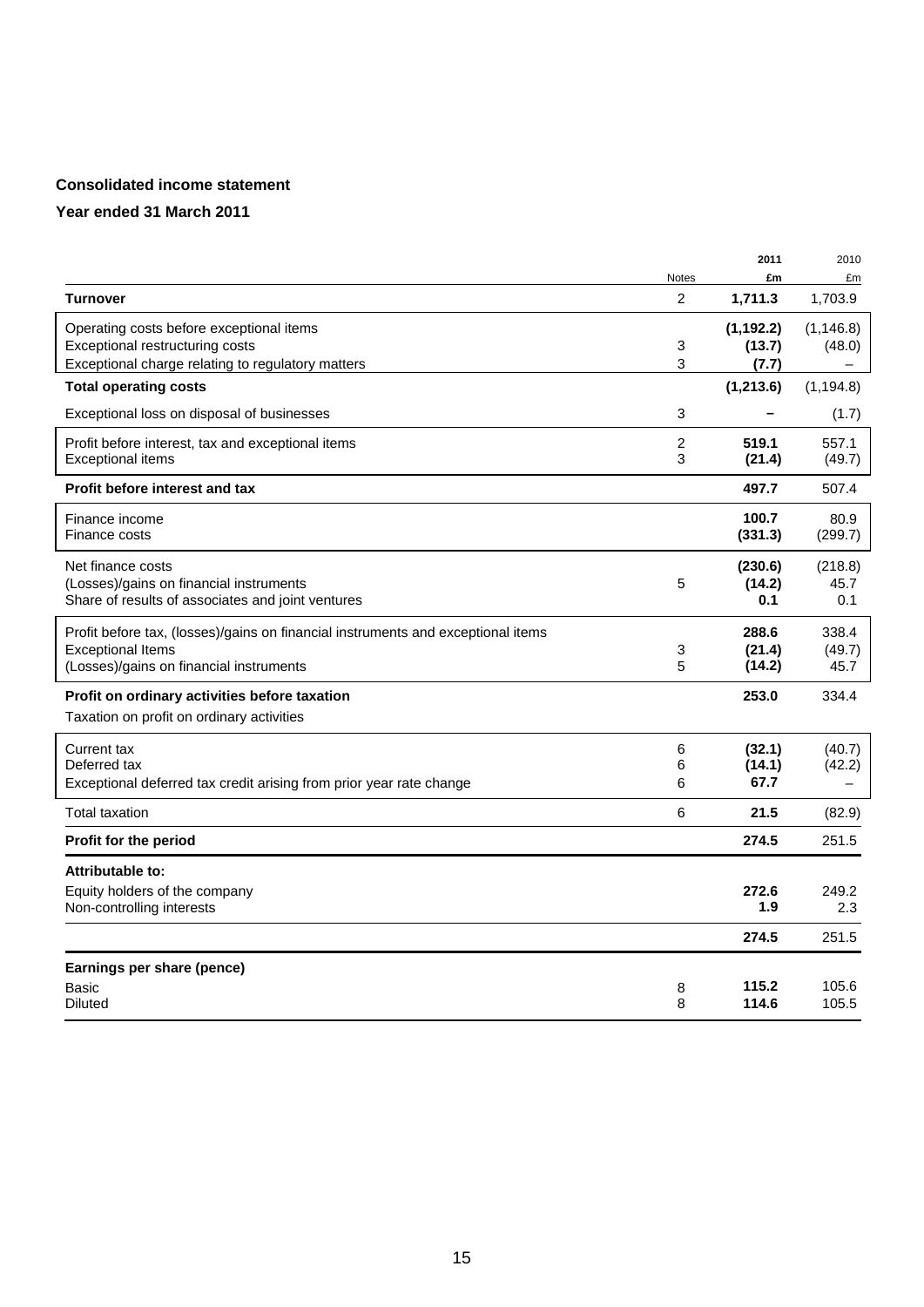# **Consolidated statement of comprehensive income**

|                                                                               | 2011   | 2010    |
|-------------------------------------------------------------------------------|--------|---------|
|                                                                               | £m     | £m      |
| <b>Profit for the period</b>                                                  | 274.5  | 251.5   |
| Gains/(losses) on cash flow hedges taken to equity                            | 16.0   | (13.2)  |
| Deferred tax on gains/losses on cash flow hedges taken to equity              | (4.1)  | 3.7     |
| Amounts on cash flow hedges transferred to the income statement in the period | 4.5    | 7.6     |
| Deferred tax on transfers to income statement                                 | (1.2)  | (2.1)   |
| Exchange movement on translation of overseas results and net assets           | (6.3)  | (9.0)   |
| Tax on exchange differences on foreign currency                               | (0.4)  | (0.4)   |
| Actuarial gains/(losses) on defined benefit pension schemes                   | 50.7   | (124.4) |
| Tax on actuarial gains/losses                                                 | (13.2) | 34.8    |
| Deferred tax movement arising from rate change                                | 0.7    |         |
| Other comprehensive income/(loss) for the period                              | 46.7   | (103.0) |
| Total comprehensive income for the period                                     | 321.2  | 148.5   |
| Attributable to:                                                              |        |         |
| Equity shareholders of the company                                            | 319.7  | 146.5   |
| Non-controlling interests                                                     | 1.5    | 2.0     |
|                                                                               | 321.2  | 148.5   |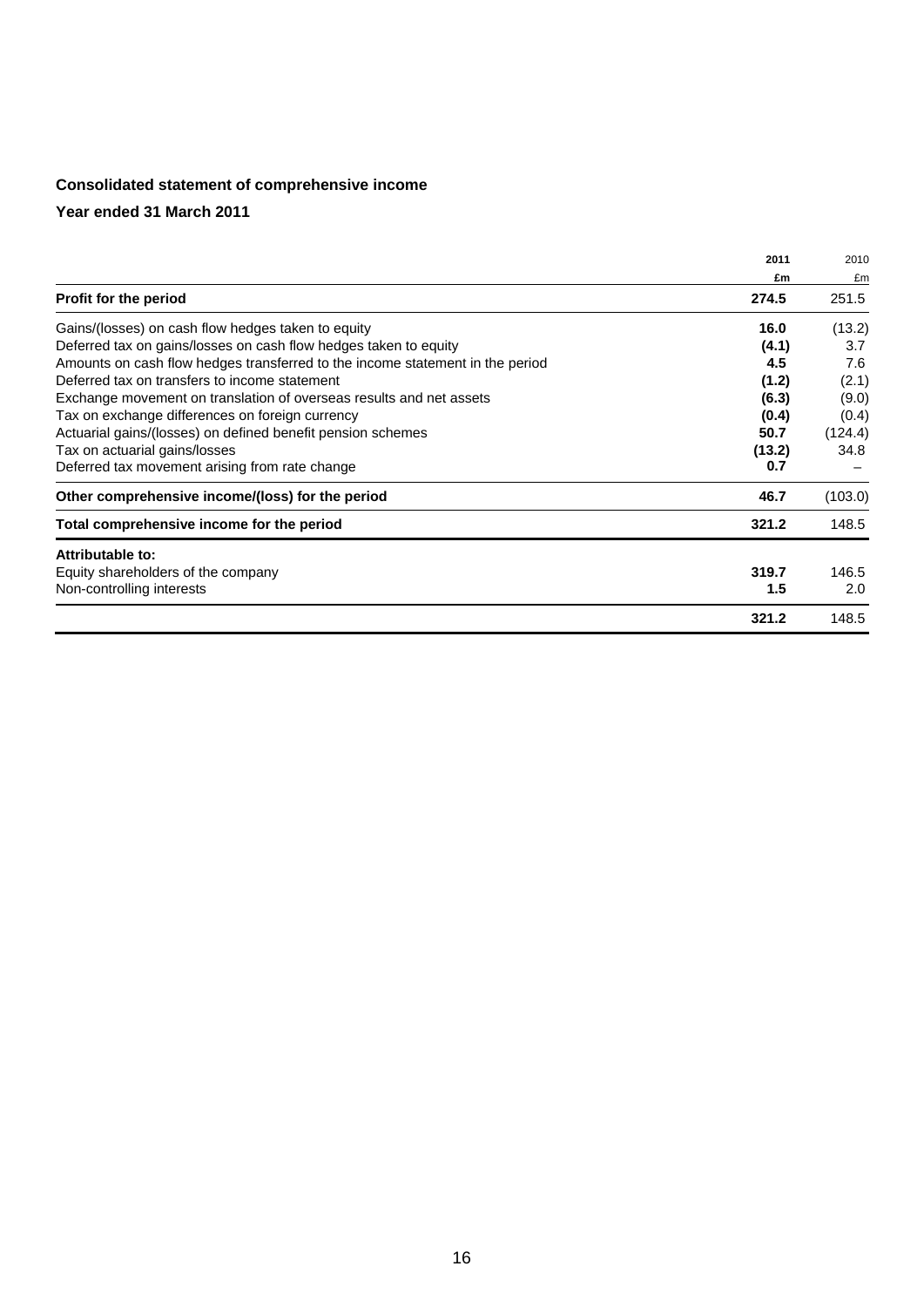# **Consolidated statement of changes in equity**

|                                                                        | Share         | Share         | Other          | Retained                 | Equity<br>attributable to<br>equity holders<br>of Severn Non-controlling |                          |                |
|------------------------------------------------------------------------|---------------|---------------|----------------|--------------------------|--------------------------------------------------------------------------|--------------------------|----------------|
|                                                                        | capital<br>£m | premium<br>£m | reserves<br>£m | earnings<br>£m           | <b>Trent Plc</b><br>£m                                                   | interests<br>£m          | Total<br>£m    |
| At 1 April 2009                                                        | 231.0         | 71.9          | 468.7          | 174.5                    | 946.1                                                                    | 6.0                      | 952.1          |
| Profit for the period                                                  |               |               |                | 249.2                    | 249.2                                                                    | 2.3                      | 251.5          |
| Losses on cashflow hedges taken to equity                              |               |               | (13.2)         |                          | (13.2)                                                                   | —                        | (13.2)         |
| Deferred tax on losses on cashflow hedges<br>taken to equity           |               |               | 3.7            |                          | 3.7                                                                      |                          | 3.7            |
| Amounts on cash flow hedges transferred to<br>the income statement     |               |               | 7.6            |                          | 7.6                                                                      |                          | 7.6            |
| Deferred tax on transfers to the income<br>statement                   |               |               | (2.1)          |                          | (2.1)                                                                    |                          | (2.1)          |
| Exchange movement on translation of<br>overseas results and net assets |               |               | (8.7)          |                          | (8.7)                                                                    | (0.3)                    | (9.0)          |
| Tax on exchange differences                                            |               |               | (0.4)          | $\qquad \qquad -$        | (0.4)                                                                    |                          | (0.4)          |
| <b>Actuarial losses</b>                                                |               |               | —              | (124.4)                  | (124.4)                                                                  | $\qquad \qquad -$        | (124.4)        |
| Tax on actuarial losses                                                |               |               | —              | 34.8                     | 34.8                                                                     | —                        | 34.8           |
| Total comprehensive income for the period<br>Share options and LTIPs   |               | —             | (13.1)         | 159.6                    | 146.5                                                                    | 2.0                      | 148.5          |
| - Proceeds from shares issued                                          | 0.6           | 4.0           |                |                          | 4.6                                                                      |                          | 4.6            |
| - Value of employees' services                                         |               |               |                | 5.1                      | 5.1                                                                      |                          | 5.1            |
| - Free shares issued                                                   |               |               |                | (2.2)                    | (2.2)                                                                    |                          | (2.2)          |
| Current tax on share based payments                                    |               |               |                | 0.3                      | 0.3                                                                      | $\qquad \qquad -$        | 0.3            |
| Dividends paid                                                         |               |               | -              | (159.7)                  | (159.7)                                                                  | (1.7)                    | (161.4)        |
| At 31 March 2010                                                       | 231.6         | 75.9          | 455.6          | 177.6                    | 940.7                                                                    | 6.3                      | 947.0          |
| Profit for the period                                                  |               |               |                | 272.6                    | 272.6                                                                    | 1.9                      | 274.5          |
| Gains on cashflow hedges taken to equity                               |               |               | 16.0           |                          | 16.0                                                                     | $\qquad \qquad -$        | 16.0           |
| Deferred tax on gains on cashflow hedges<br>taken to equity            |               |               | (4.1)          |                          | (4.1)                                                                    |                          | (4.1)          |
| Amounts on cash flow hedges transferred to<br>the income statement     |               |               | 4.5            |                          | 4.5                                                                      |                          | 4.5            |
| Deferred tax on transfers to the income<br>statement                   |               |               | (1.2)          |                          | (1.2)                                                                    |                          | (1.2)          |
| Exchange movement on translation of<br>overseas results and net assets |               |               | (5.9)          |                          | (5.9)                                                                    | (0.4)                    |                |
| Tax on exchange differences                                            |               |               | (0.4)          | $\qquad \qquad -$        | (0.4)                                                                    |                          | (6.3)<br>(0.4) |
| Actuarial gains                                                        |               | —             |                | 50.7                     | 50.7                                                                     | —                        | 50.7           |
| Tax on actuarial gains                                                 |               | —             | -              | (13.2)                   | (13.2)                                                                   | $\qquad \qquad -$        | (13.2)         |
| Deferred tax arising from rate change                                  |               |               | —              | 0.7                      | 0.7                                                                      | $\overline{\phantom{0}}$ | 0.7            |
| Total comprehensive income for the period<br>Share options and LTIPs   |               |               | 8.9            | 310.8                    | 319.7                                                                    | 1.5                      | 321.2          |
| - Proceeds from shares issued                                          | 0.6           | 4.1           | —              | $\overline{\phantom{0}}$ | 4.7                                                                      |                          | 4.7            |
| - Value of employees' services                                         |               | —             | -              | 4.6                      | 4.6                                                                      |                          | 4.6            |
| - Free shares issued                                                   |               |               | —              | (2.0)                    | (2.0)                                                                    | $\overline{\phantom{m}}$ | (2.0)          |
| Current tax on share based payments                                    |               |               |                | 0.3                      | 0.3                                                                      |                          | 0.3            |
| Deferred tax on share based payments<br>Dividends paid                 |               |               | —              | 1.2<br>(169.4)           | 1.2<br>(169.4)                                                           | (1.5)                    | 1.2<br>(170.9) |
| At 31 March 2011                                                       | 232.2         | 80.0          | 464.5          | 323.1                    | 1,099.8                                                                  | 6.3                      | 1,106.1        |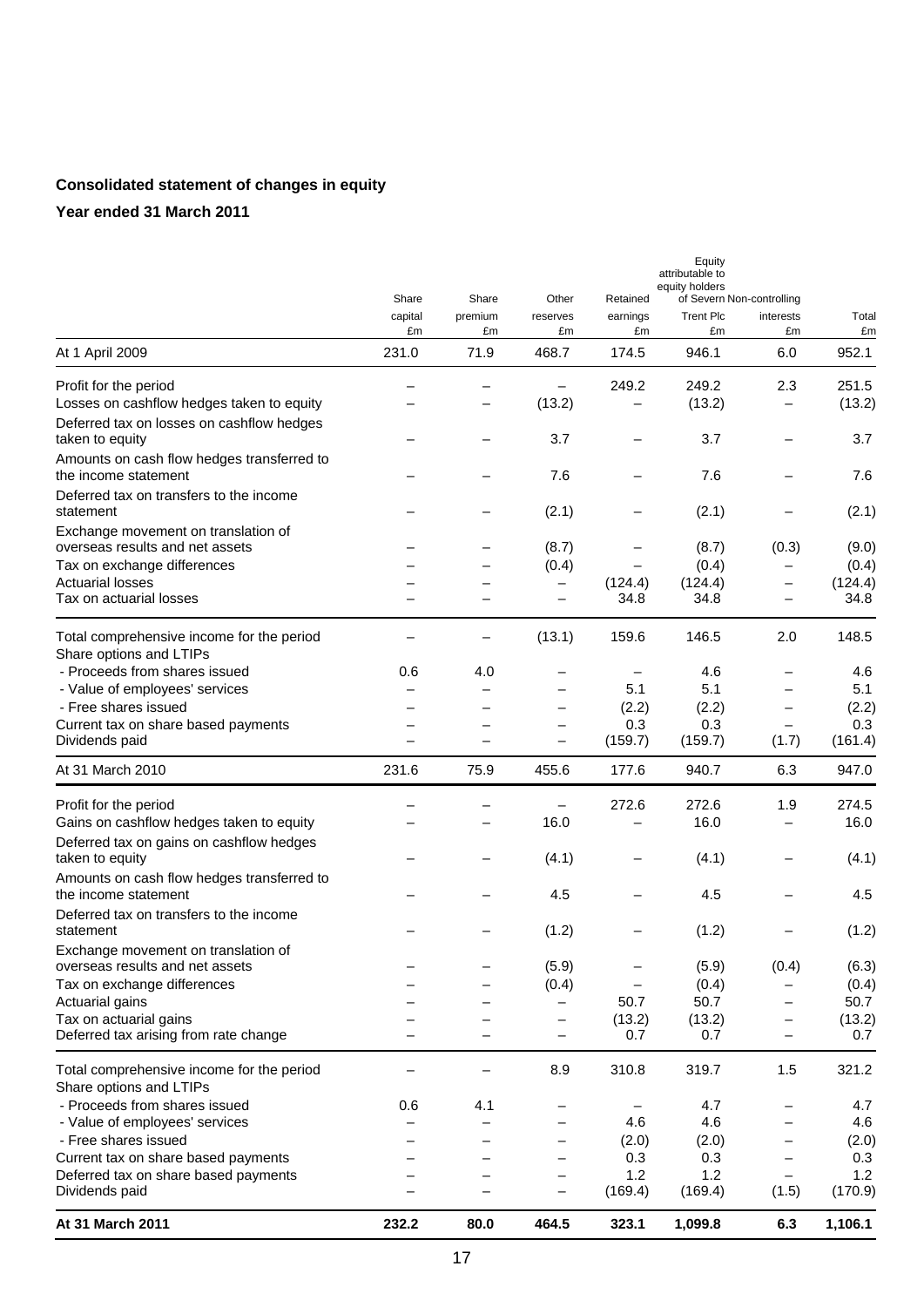## **Consolidated balance sheet**

## **At 31 March 2011**

|                                                                         |      | 2011         | 2010<br>(Restated<br>see note 1) |
|-------------------------------------------------------------------------|------|--------------|----------------------------------|
|                                                                         | Note | £m           | £m                               |
| <b>Non-current assets</b>                                               |      |              |                                  |
| Goodwill                                                                |      | 68.3         | 70.6                             |
| Other intangible assets                                                 |      | 134.9        | 138.5                            |
| Property, plant and equipment                                           |      | 6,427.0      | 6,302.0                          |
| Interests in joint ventures                                             |      | 0.2          | 0.3                              |
| Interests in associates                                                 |      | 4.8          | 4.6                              |
| Derivative financial instruments<br>Available for sale financial assets |      | 188.1<br>0.1 | 203.8                            |
|                                                                         |      |              | 0.1                              |
|                                                                         |      | 6,823.4      | 6,719.9                          |
| <b>Current assets</b>                                                   |      |              |                                  |
| Inventory                                                               |      | 27.1         | 26.5                             |
| Trade and other receivables                                             |      | 478.5        | 472.8                            |
| Derivative financial instruments                                        |      | 4.3          | 2.9                              |
| Cash and cash equivalents                                               |      | 315.2        | 227.8                            |
|                                                                         |      | 825.1        | 730.0                            |
| <b>Total assets</b>                                                     |      | 7,648.5      | 7,449.9                          |
| <b>Current liabilities</b>                                              |      |              |                                  |
| <b>Borrowings</b>                                                       |      | (23.9)       | (260.9)                          |
| Derivative financial instruments                                        |      | (0.1)        | (4.4)                            |
| Trade and other payables                                                |      | (391.2)      | (464.4)                          |
| Current income tax liabilities                                          |      | (67.0)       | (67.2)                           |
| Provisions for liabilities and charges                                  |      | (12.6)       | (25.5)                           |
|                                                                         |      | (494.8)      | (822.4)                          |
| <b>Non-current liabilities</b>                                          |      |              |                                  |
| <b>Borrowings</b>                                                       |      | (4,320.5)    | (3,915.6)                        |
| Derivative financial instruments                                        |      | (122.4)      | (140.3)                          |
| Trade and other payables                                                |      | (367.8)      | (284.9)                          |
| Deferred tax                                                            |      | (919.4)      | (956.4)                          |
| Retirement benefit obligations                                          |      | (292.1)      | (354.9)                          |
| Provisions for liabilities and charges                                  |      | (25.4)       | (28.4)                           |
|                                                                         |      | (6,047.6)    | (5,680.5)                        |
| <b>Total liabilities</b>                                                |      | (6, 542.4)   | (6, 502.9)                       |
| <b>Net assets</b>                                                       |      | 1,106.1      | 947.0                            |
| Capital and reserves attributable to the company's equity shareholders  |      |              |                                  |
| Called up share capital                                                 |      | 232.2        | 231.6                            |
| Share premium account                                                   |      | 80.0         | 75.9                             |
| Other reserves                                                          |      | 464.5        | 455.6                            |
| Retained earnings                                                       |      | 323.1        | 177.6                            |
| Equity attributable to the company's equity shareholders                |      | 1,099.8      | 940.7                            |
| Non-controlling interests                                               |      | 6.3          | 6.3                              |
| <b>Total equity</b>                                                     |      | 1,106.1      | 947.0                            |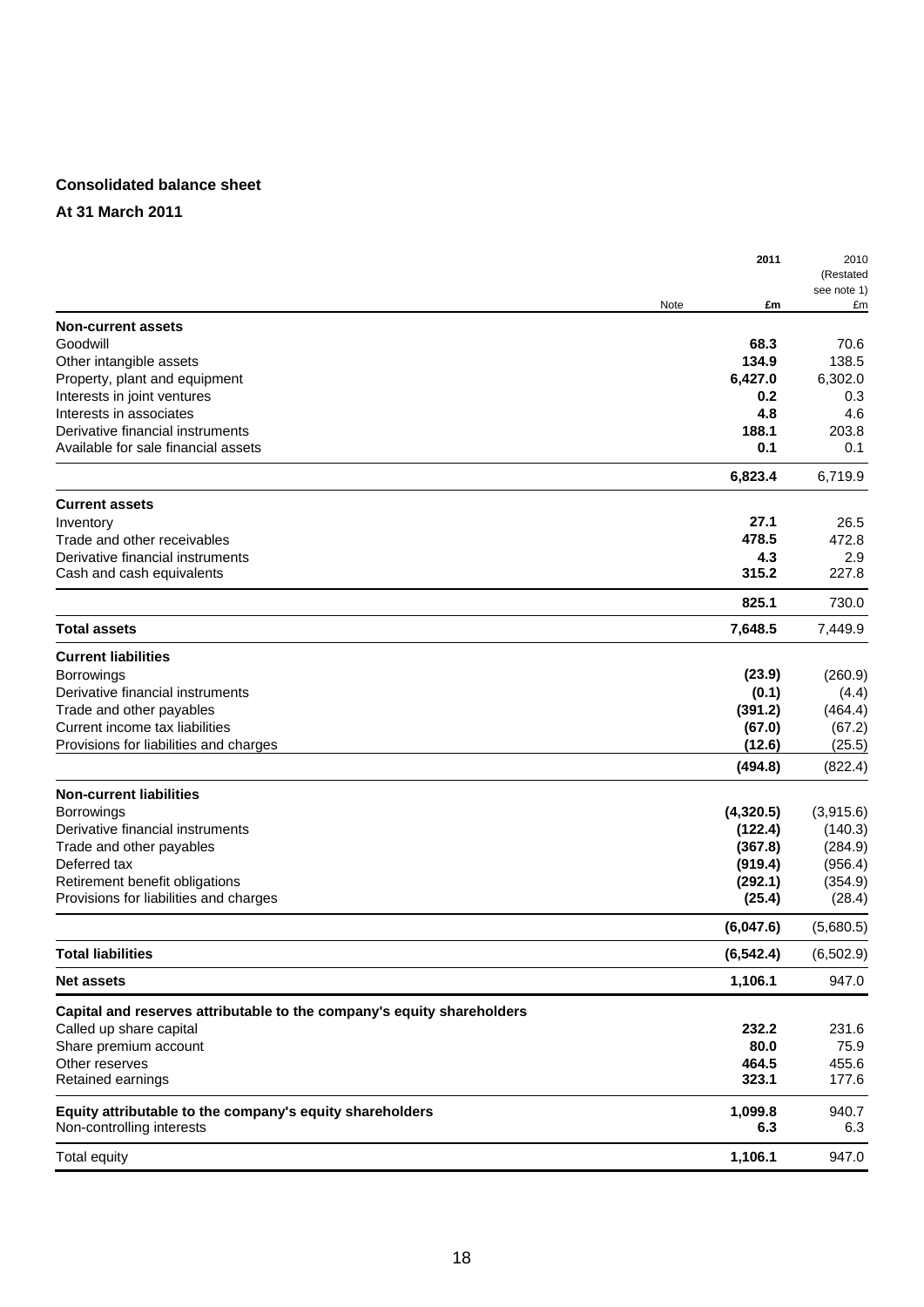# **Consolidated cash flow statement**

|                                                       | 2011    | 2010    |
|-------------------------------------------------------|---------|---------|
| Note                                                  | £m      | £m      |
| Cash generated from operations<br>10                  | 753.0   | 708.0   |
| Tax paid                                              | (32.4)  | (53.8)  |
| Net cash generated from operating activities          | 720.6   | 654.2   |
| <b>Investing activities</b>                           |         |         |
| Interest received                                     | 10.3    | 10.5    |
| Dividends received from associates and joint ventures |         | 0.1     |
| Net cash inflow from sale of investments              |         | 2.2     |
| Acquisition of subsidiaries                           |         | (13.2)  |
| Proceeds on disposal of property, plant and equipment | 5.1     | 6.9     |
| Purchases of intangible assets                        | (20.9)  | (47.8)  |
| Purchases of property, plant and equipment            | (403.1) | (464.9) |
| Contributions and grants received                     | 19.4    | 18.0    |
| Net cash used in investing activities                 | (389.2) | (488.2) |
| <b>Financing activities</b>                           |         |         |
| Interest paid                                         | (179.8) | (194.7) |
| Closed out swap                                       | 20.5    |         |
| Interest element of finance lease payments            | (10.8)  | (10.0)  |
| Dividends paid to shareholders of the parent          | (169.4) | (159.7) |
| Dividends paid to non-controlling interests           | (1.5)   | (1.7)   |
| Repayments of borrowings                              | (28.7)  | (180.0) |
| Repayments of obligations under finance leases        | (47.3)  | (43.2)  |
| New loans raised                                      | 171.2   | 1.0     |
| <b>Issues of shares</b>                               | 4.7     | 4.6     |
| Purchase of own shares                                | (2.0)   | (2.2)   |
| Net cash used in financing activities                 | (243.1) | (585.9) |
| Increase/(decrease) in cash and cash equivalents      | 88.3    | (419.9) |
| Net cash and cash equivalents at beginning of period  | 227.8   | 648.1   |
| Effect of foreign exchange rates                      | (0.9)   | (0.4)   |
| Net cash and cash equivalents at end of period        | 315.2   | 227.8   |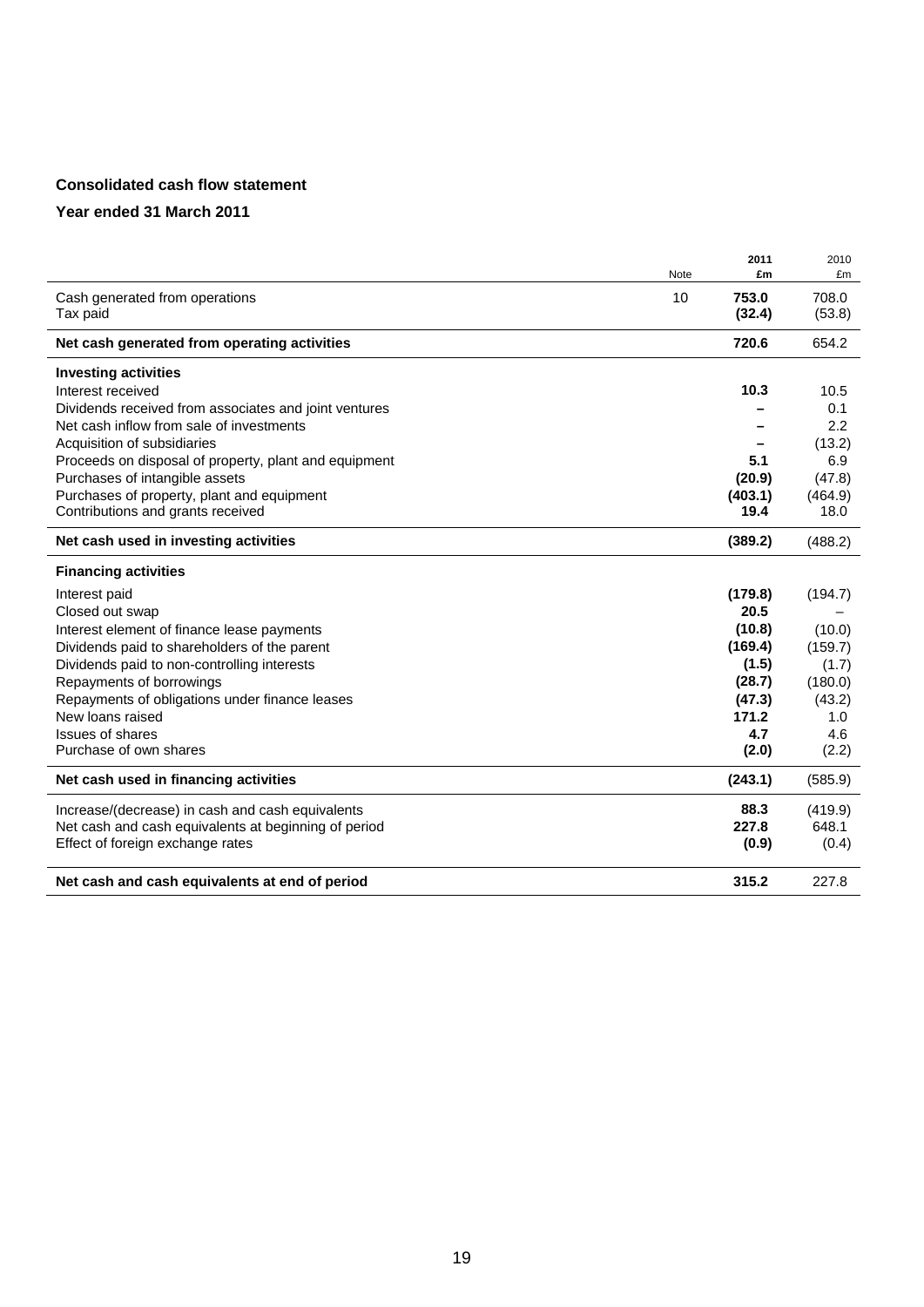### **Notes**

### **1 Basis of preparation**

#### **a) Basis of preparation**

The financial statements have been prepared in accordance with International Financial Reporting Standards (IFRS), International Accounting Standards (IAS) and IFRIC interpretations issued and effective and ratified by the European Union as at 31 March 2011 and those parts of the Companies Act 2006 applicable to companies reporting under IFRS as adopted by the European Union. While the financial information included in this Preliminary Announcement of Annual Results ("the Preliminary Announcement") has been prepared in accordance with the recognition and measurement criteria of International Financial Reporting Standards (IFRSs) the Preliminary Announcement does not itself contain sufficient information to comply with IFRSs. The company will publish full financial statements that comply with IFRSs in June 2011. The Preliminary Announcement has been prepared in accordance with the Disclosure and Transparency Rules of the Financial Services Authority.

The financial statements have been prepared on the going concern basis under the historical cost convention as modified by the revaluation of certain financial assets and liabilities (including derivative instruments) at fair value.

The preparation of financial statements in conformity with IFRS requires the use of estimates and assumptions that affect the reported amounts of assets and liabilities at the date of the financial statements and the reported amount of revenues and expenses for the reporting period. Although these estimates are based on management's best knowledge of the amount, event or actions, actual results may ultimately differ from those estimates.

The financial information set out above does not constitute the company's statutory accounts, within the meaning of section 430 of then Companies Act 2006, for the years ended 31 March 2011 or 2010, but is derived from those accounts. Statutory accounts for 2010 have been delivered to the Registrar of Companies and those for 2011 will be delivered following the company's annual general meeting. The auditors have reported on those accounts; their reports were unqualified and did not contain statements under section 498(2) or (3) of the Companies Act 2006.

The auditors have consented to the publication of the Preliminary Announcement as required by Listing Rule 9.7a having completed their procedures under APB bulletin 2008/2.

During the year the group has adopted IFRIC 18 "Transfers of assets from customers". Prior year figures have been restated for the impact of the Interpretation on assets transfers that occurred after 1 July 2009. The impact of this restatement was as follows:

|                                  |                                 | Trade and other payables |                            |  |
|----------------------------------|---------------------------------|--------------------------|----------------------------|--|
|                                  | Property plant<br>and equipment | Current<br>liabilities   | Non-current<br>liabilities |  |
| At 31 March 2010                 | £m                              | £m                       | £m                         |  |
| As previously stated             | 6,260.5                         | (464.2)                  | (243.6)                    |  |
| Fair value of assets transferred | 41.5                            | (0.2)                    | (41.3)                     |  |
| As restated                      | 6,302.0                         | (464.4)                  | (284.9)                    |  |

#### **2 Segmental analysis**

The group is operated in two main segments:

#### Severn Trent Water

Provides water and sewerage services to domestic and commercial customers in England and Wales.

#### Severn Trent Services

Proves services and products associated with water, waste water and contaminated land principally in the US, UK and Europe.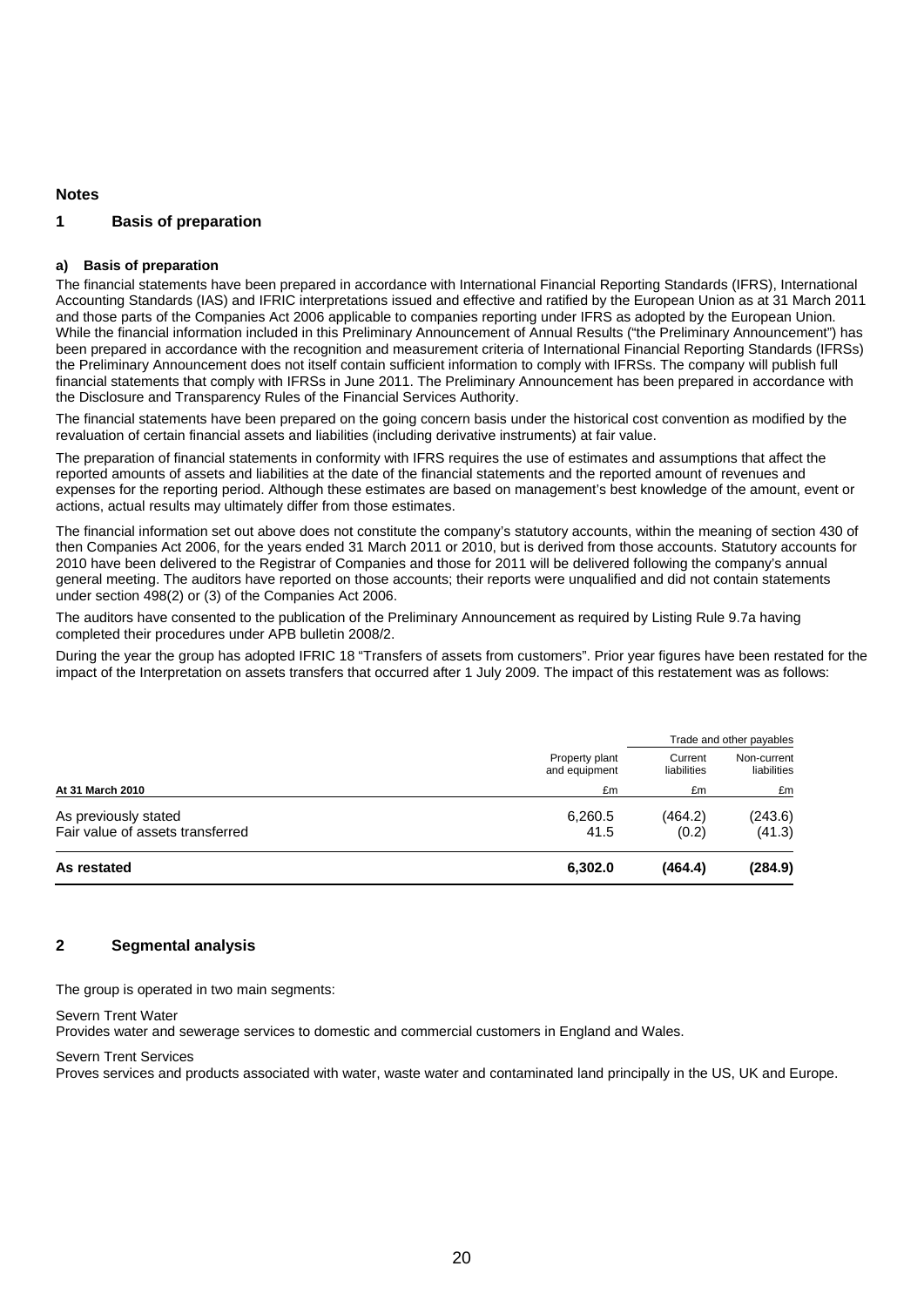# **2 Segmental analysis (continued)**

| 2011                                                                                                                                                                                                   | <b>Severn Trent</b><br>Water<br>£m | <b>Severn Trent</b><br><b>Services</b><br>£m |
|--------------------------------------------------------------------------------------------------------------------------------------------------------------------------------------------------------|------------------------------------|----------------------------------------------|
| <b>External sales</b><br>Inter-segment sales                                                                                                                                                           | 1,388.9<br>0.9                     | 321.7<br>14.4                                |
| <b>Total sales</b>                                                                                                                                                                                     | 1,389.8                            | 336.1                                        |
| Profit before interest, tax and exceptional items<br><b>Exceptional items</b>                                                                                                                          | 503.7<br>(13.0)                    | 25.7<br>(4.5)                                |
| Profit before interest and tax                                                                                                                                                                         | 490.7                              | 21.2                                         |
| Profit before interest, tax and exceptional items is stated after:<br>Amortisation of intangible assets<br>Depreciation of property plant and equipment<br>Profit on disposal of fixed assets          | 23.6<br>247.4<br>(2.1)             | 1.6<br>6.4<br>(0.5)                          |
| 2010                                                                                                                                                                                                   | Severn Trent<br>Water<br>£m        | Severn Trent<br>Services<br>£m               |
| <b>External sales</b><br>Inter-segment sales                                                                                                                                                           | 1,383.6<br>1.7                     | 320.3<br>16.2                                |
| <b>Total sales</b>                                                                                                                                                                                     | 1,385.3                            | 336.5                                        |
| Profit before interest, tax and exceptional items<br><b>Exceptional items</b>                                                                                                                          | 541.3<br>(42.1)                    | 28.7<br>(7.6)                                |
| Profit before interest and tax                                                                                                                                                                         | 499.2                              | 21.1                                         |
| Profit before interest, tax and exceptional items is stated after charging:<br>Amortisation of intangible assets<br>Depreciation of property plant and equipment<br>Profit on disposal of fixed assets | 23.4<br>232.5<br>(4.3)             | 1.6<br>6.1<br>(0.2)                          |

The segmental profit before interest tax and exceptional items is reconciled to the consolidated income statement below:

|                                                   | 2011<br>£m       | 2010    |
|---------------------------------------------------|------------------|---------|
|                                                   |                  | £m      |
| Underlying PBIT:                                  |                  |         |
| - Severn Trent Water                              | 503.7            | 541.3   |
| - Severn Trent Services                           | 25.7             | 28.7    |
| Corporate and other costs                         | (12.5)           | (14.2)  |
| Consolidation adjustments                         | $2.2\phantom{0}$ | 1.3     |
| Group underlying PBIT                             | 519.1            | 557.1   |
| Exceptional items:                                |                  |         |
| - Severn Trent Water                              | (13.0)           | (42.1)  |
| - Severn Trent Services                           | (4.5)            | (7.6)   |
| Corporate                                         | (3.9)            |         |
| Share of results of associates and joint ventures | 0.1              | 0.1     |
| Net finance costs                                 | (230.6)          | (218.8) |
| (Losses)/gains on financial instruments           | (14.2)           | 45.7    |
| Profit before tax and discontinued operations     | 253.0            | 334.4   |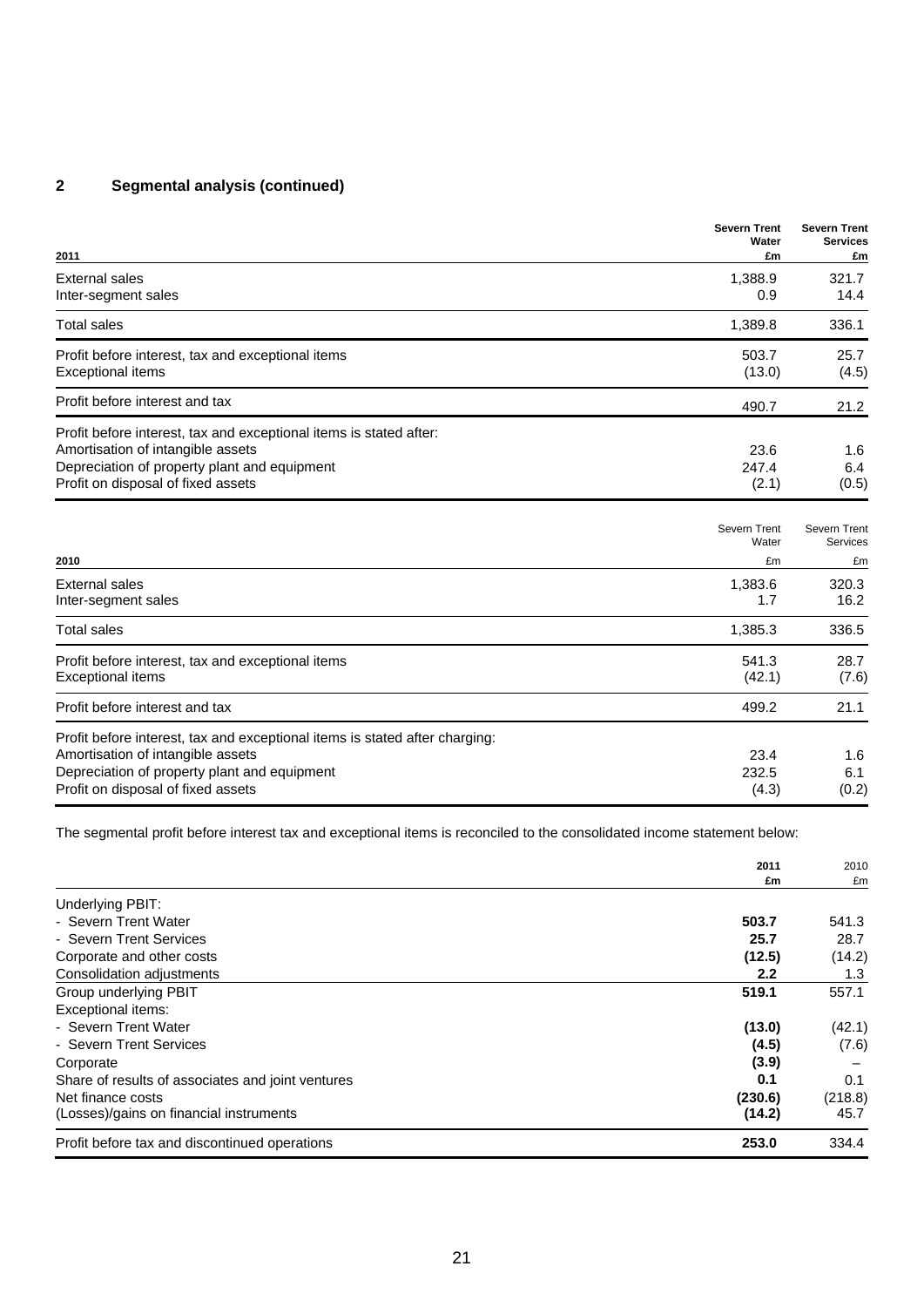# **3 Exceptional items**

|                                                         | 2011        | 2010        |
|---------------------------------------------------------|-------------|-------------|
|                                                         | £m          | £m          |
| Restructuring programmes:                               |             |             |
| - Severn Trent Water<br>- Severn Trent Services         | 13.0<br>0.7 | 42.1<br>5.9 |
| <b>Exceptional restructuring costs</b>                  | 13.7        | 48.0        |
| Costs relating to regulatory matters (see note 11)      |             |             |
| - Severn Trent Services                                 | 3.8         |             |
| - Corporate and other                                   | 3.9         |             |
| <b>Exceptional costs relating to regulatory matters</b> | 7.7         |             |
| <b>Total exceptional operating costs</b>                | 21.4        | 48.0        |
| Exceptional loss on disposal of business                | ▃           | 1.7         |
| <b>Total exceptional items</b>                          | 21.4        | 49.7        |
| <b>Net finance costs</b><br>4                           | 2011<br>£m  | 2010<br>£m  |
| <b>Investment income</b>                                |             |             |
| Bank deposits                                           | 3.8         | 7.0         |
| Other financial income                                  | 3.7         | 2.8         |
| Total interest revenue                                  | 7.5         | 9.8         |
| Expected return on defined benefit scheme assets        | 93.2        | 71.1        |
|                                                         | 100.7       | 80.9        |
| <b>Finance costs</b>                                    |             |             |
| Interest on bank loans and overdrafts                   | (6.9)       | (7.6)       |
| Interest on other loans                                 | (214.1)     | (195.0)     |
| Interest on finance leases                              | (11.1)      | (10.1)      |
| Total borrowing costs                                   | (232.1)     | (212.7)     |
| Other financial expenses                                | (0.8)       | (0.9)       |
| Interest cost on defined benefit scheme obligations     | (98.4)      | (86.1)      |
| Total finance costs                                     | (331.3)     | (299.7)     |
| Net finance costs                                       | (230.6)     | (218.8)     |

In accordance with IAS 23 borrowing costs of £11.4 million (2010:£2.6 million) incurred funding eligible capital projects have been capitalised at an interest rate of 5.99% (2010: 5.65%).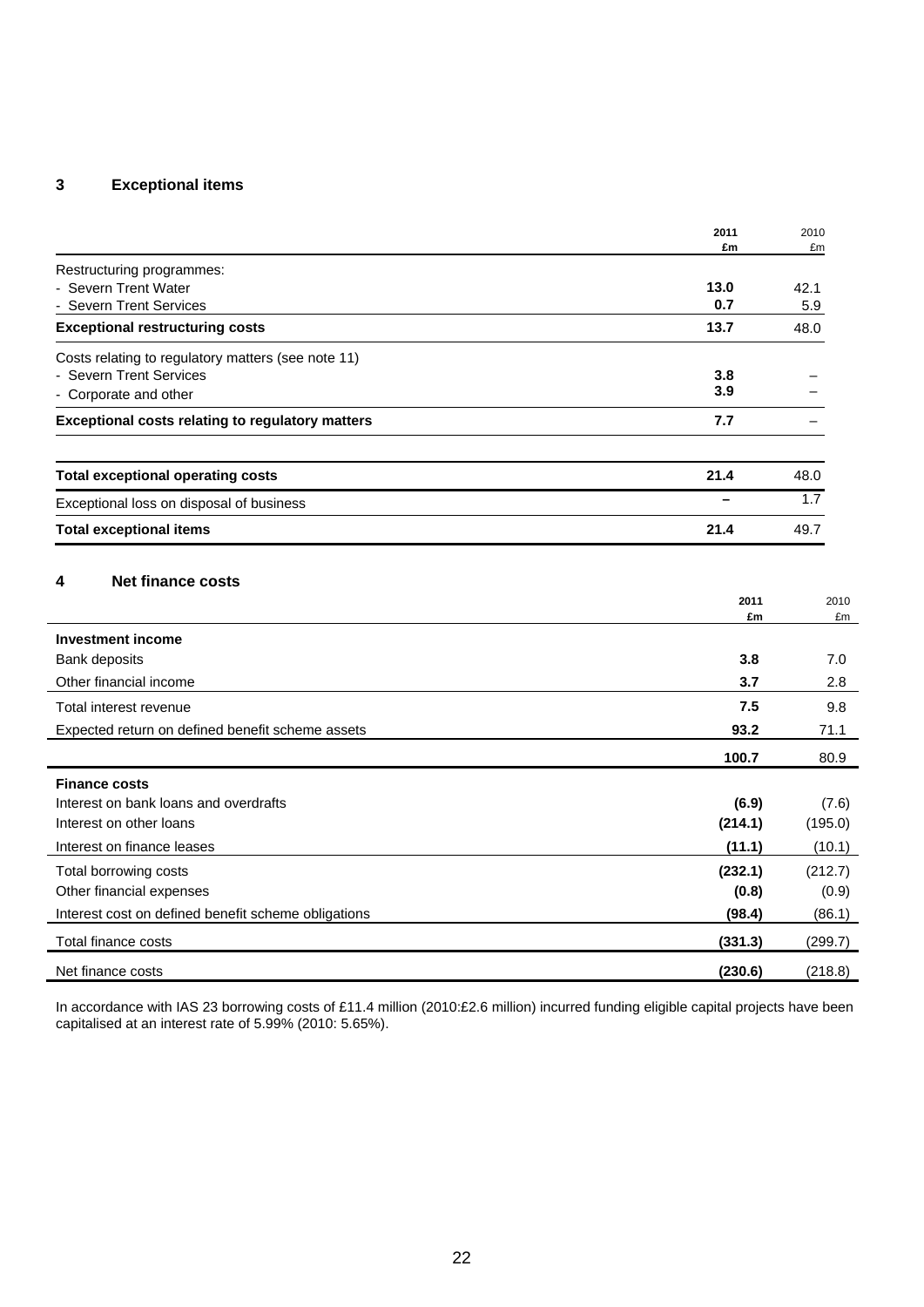# **5 (Losses)/gains on financial instruments**

|                                                                                                                                                                                                                                                                                                                                    | 2011<br>£m                                 | 2010<br>£m                      |
|------------------------------------------------------------------------------------------------------------------------------------------------------------------------------------------------------------------------------------------------------------------------------------------------------------------------------------|--------------------------------------------|---------------------------------|
| Gain/(loss) on cross currency swaps used as hedging instruments in fair value hedges<br>(Loss)/gain arising on adjustment for foreign currency debt in fair value hedges<br>Exchange gain on other loans<br>Loss on cash flow hedges transferred from equity<br>(Loss)/gain arising on swaps where hedge accounting is not applied | 17.6<br>(10.4)<br>(1.2)<br>(4.5)<br>(15.7) | (10.9)<br>22.3<br>(7.6)<br>41.9 |
|                                                                                                                                                                                                                                                                                                                                    | (14.2)                                     | 45.7                            |
| <b>Taxation</b><br>6                                                                                                                                                                                                                                                                                                               |                                            |                                 |
|                                                                                                                                                                                                                                                                                                                                    | 2011<br>£m                                 | 2010<br>£m                      |
| <b>Current tax</b><br>Current year at 28% (2010: 28%)<br>Prior year at 28% (2010: 28%)                                                                                                                                                                                                                                             | 66.5<br>(34.4)                             | 71.3<br>(30.6)                  |
| <b>Total current tax</b>                                                                                                                                                                                                                                                                                                           | 32.1                                       | 40.7                            |
| Deferred tax<br>Origination and reversal of temporary differences - current year<br>Origination and reversal of temporary differences - prior year<br>Exceptional credit arising from rate change                                                                                                                                  | 4.6<br>9.5<br>(67.7)                       | 25.9<br>16.3                    |
| <b>Total deferred tax</b>                                                                                                                                                                                                                                                                                                          | (53.6)                                     | 42.2                            |
| Total tax (credit)/charge                                                                                                                                                                                                                                                                                                          | (21.5)                                     | 82.9                            |

# **7 Dividends**

Amounts recognised as distributions to equity holders in the period:

|                                                          |                 | 2011  |                           | 2010  |
|----------------------------------------------------------|-----------------|-------|---------------------------|-------|
|                                                          | Pence per share |       | <b>£m</b> Pence per share | £m    |
| Final dividend for the year ended 31 March 2010 (2009)   | 45.6            | 107.8 | 41.1                      | 96.5  |
| Interim dividend for the year ended 31 March 2011 (2010) | 26.0            | 61.6  | 26.7                      | 63.2  |
|                                                          | 71.7            | 169.4 | 67.8                      | 159.7 |
| Proposed final dividend for the year ended 31 March 2011 | 39.1            |       |                           |       |

The proposed final dividend is subject to approval by shareholders at the Annual General Meeting and has not been included as a liability in these financial statements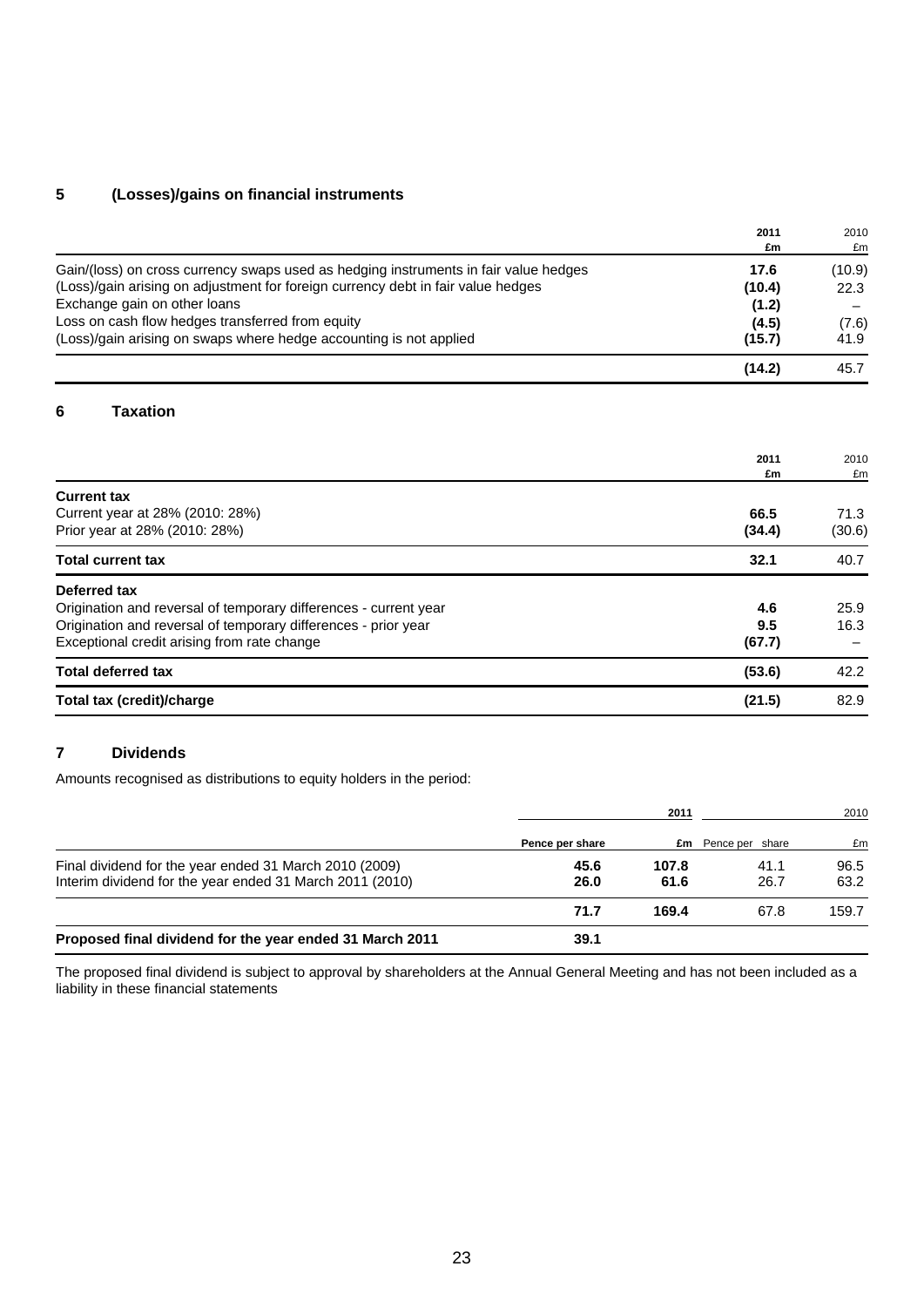#### **8 Earnings per share**

Basic earnings per share are calculated by dividing the earnings attributable to ordinary shareholders by the weighted average number of ordinary shares in issue during the year, excluding those held in the Severn Trent Employee Share Ownership Trust, which are treated as cancelled.

For diluted earnings per share, the weighted average number of ordinary shares in issue is adjusted to assume conversion of all potentially dilutive ordinary shares. These represent share options granted to employees where the exercise price is less than the average market price of the company's shares during the year.

Basic and diluted earnings per share from continuing operations are calculated on the basis of profit from continuing operations attributable to the equity holders of the company.

The calculation of basic and diluted earnings per share is based on the following data:

#### **Earnings**

|                                                                                                                                                                    | 2011<br>£m | 2010<br>£m |
|--------------------------------------------------------------------------------------------------------------------------------------------------------------------|------------|------------|
| Earnings for the purpose of basic and diluted earnings per share from operations being:<br>Profit for the period attributable to the equity holders of the company | 272.6      | 249.2      |

#### **Number of shares**

|                                                                                                                                         | 2011<br>m | 2010<br>m |
|-----------------------------------------------------------------------------------------------------------------------------------------|-----------|-----------|
| Weighted average number of ordinary shares for the purpose of basic earnings per share<br>Effect of dilutive potential ordinary shares: | 236.7     | 236.0     |
| Share options and LTIPs                                                                                                                 | 1.1       | 0.3       |
| Weighted average number of ordinary shares for the purpose of diluted earnings per share                                                | 237.8     | 236.3     |

#### **Adjusted earnings per share**

|                                     | 2011<br>Pence | 2010<br>Pence |
|-------------------------------------|---------------|---------------|
| Adjusted basic earnings per share   | 105.6         | 122.8         |
| Adjusted diluted earnings per share | 105.1         | 122.6         |

Adjusted earnings per share figures are presented for continuing operations. These exclude the effects of deferred tax, (losses)/gains on financial instruments and exceptional items in both 2011 and 2010. The directors consider that the adjusted figures provide a useful additional indicator of performance. The denominators used in the calculations of adjusted basic and diluted earnings per share are the same as those used in the unadjusted figures set out above.

The adjustments to earnings are as follows:

#### **Adjustments to earnings**

|                                                                                             | 2011   | 2010   |
|---------------------------------------------------------------------------------------------|--------|--------|
|                                                                                             | £m     | £m     |
| Earnings for the purpose of basic and diluted earnings per share from continuing operations | 272.6  | 249.2  |
| Adjustments for:                                                                            |        |        |
| <b>Exceptional items</b>                                                                    | 21.4   | 49.7   |
| Current tax related to exceptional items at 28% (2010: 28%)                                 | (4.7)  | (5.6)  |
| Losses/(gains) on financial instruments                                                     | 14.2   | (45.7) |
| Deferred tax                                                                                | (53.6) | 42.2   |
| Earnings for the purpose of adjusted basic and diluted earnings per share                   | 249.9  | 289.8  |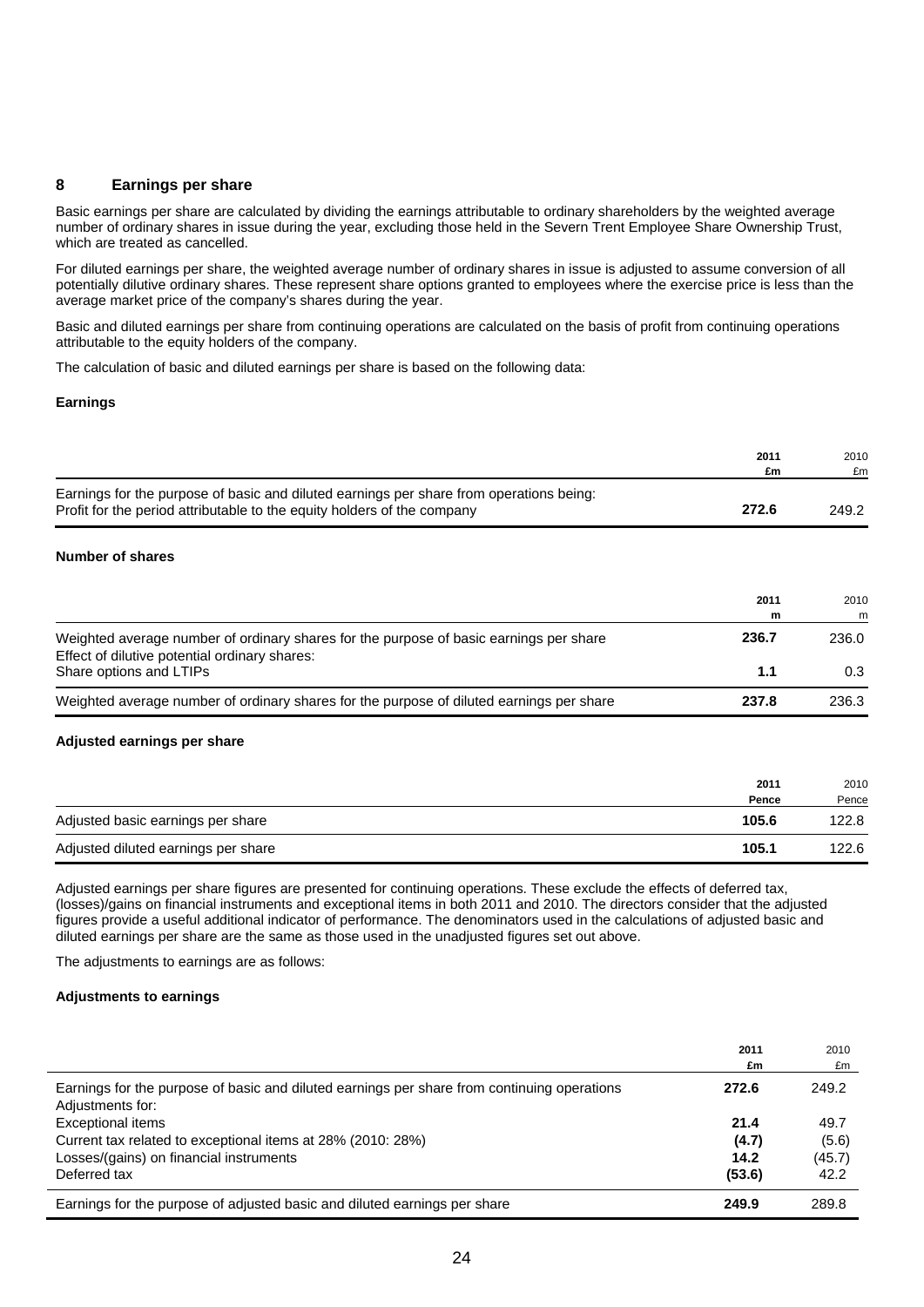# **9 Retirement benefit obligations**

Movements in the present value of the defined benefit obligation were as follows:

|                                                                              | 2011    | 2010    |
|------------------------------------------------------------------------------|---------|---------|
|                                                                              | £m      | £m      |
| Present value at 1 April                                                     | (354.9) | (232.9) |
| Service cost                                                                 | (22.7)  | (14.7)  |
| Curtailment                                                                  |         | (7.5)   |
| Interest cost                                                                | (5.2)   | (15.0)  |
| Contributions from the sponsoring companies                                  | 40.0    | 39.6    |
| Actuarial gains/(losses) recognised in the statement of comprehensive income | 50.7    | (124.4) |
| Present value at 31 March                                                    | (292.1) | (354.9) |

# **10 Cash flow statement**

### **a) Reconciliation of operating profit to operating cash flows**

|                                                       | 2011   | 2010   |
|-------------------------------------------------------|--------|--------|
|                                                       | £m     | £m     |
| Profit before interest and tax                        | 497.7  | 507.4  |
| Depreciation of property, plant and equipment         | 251.5  | 236.1  |
| Amortisation of intangible assets                     | 25.4   | 25.2   |
| Exceptional impairment and depreciation               |        | 6.6    |
| Pension service cost                                  | 22.7   | 14.7   |
| Curtailment cost                                      |        | 7.4    |
| Pension contributions                                 | (40.0) | (39.6) |
| Share based payments charge                           | 4.6    | 5.1    |
| Profit on sale of property, plant and equipment       | (2.6)  | (4.5)  |
| Loss on disposal of businesses                        |        | 1.7    |
| Deferred income movement                              | (8.4)  | (7.4)  |
| Provisions charged to the income statement            | 6.8    | 24.2   |
| Utilisation of provisions for liabilities and charges | (19.0) | (10.5) |
| (Increase)/decrease in stocks                         | (0.5)  | 3.9    |
| Increase in debtors                                   | (7.5)  | (26.4) |
| Increase/(decrease) in creditors                      | 22.3   | (35.9) |
| Cash generated from operations                        | 753.0  | 708.0  |
| Tax paid                                              | (32.4) | (53.8) |
| Net cash generated from operating activities          | 720.6  | 654.2  |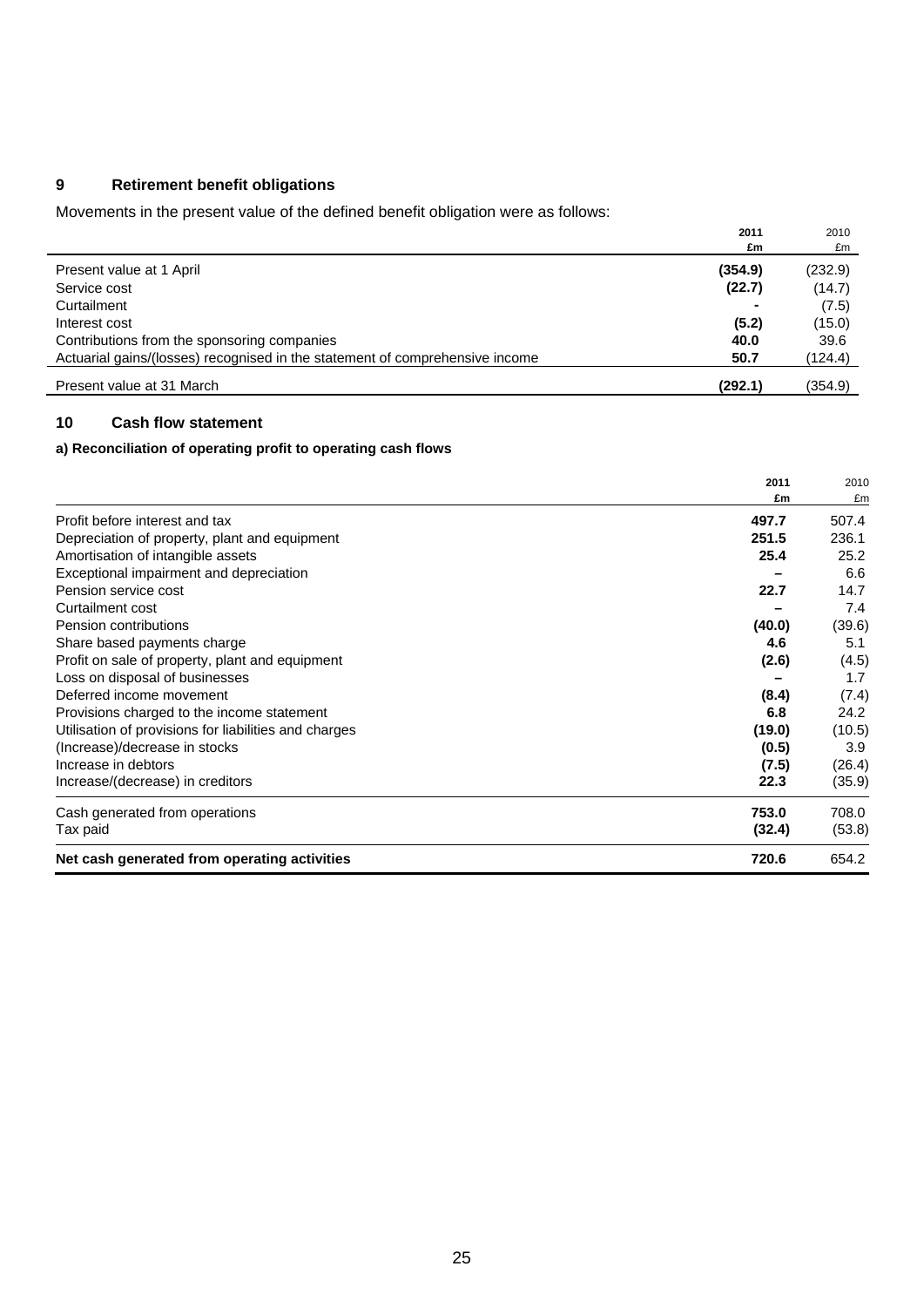### **10 Cash flow statement (continued)**

#### **b) Exceptional cash flows**

|                                | 2011<br>£m               | 2010<br>£m |
|--------------------------------|--------------------------|------------|
| Restructuring costs            | (27.6)                   | (15.9)     |
| Regulatory matters             | (3.8)                    |            |
| Fines and penalties            | $\overline{\phantom{0}}$ | (2.0)      |
| Loss on disposal of businesses | $\overline{\phantom{0}}$ | (0.9)      |
|                                | (31.4)                   | (18.8)     |

#### **c) Reconciliation of movement in cash and cash equivalents to movement in net debt**

|                                   | As at<br>1 April<br>2010<br>£m | Cash flow<br>£m | Fair value<br>adjustments<br>£m | RPI uplift on<br>index-linked<br>debt<br>£m | Foreign<br>exchange<br>£m | Other<br>non-cash<br>movements<br>£m | As at<br>31 March<br>2011<br>£m |
|-----------------------------------|--------------------------------|-----------------|---------------------------------|---------------------------------------------|---------------------------|--------------------------------------|---------------------------------|
| Cash and cash equivalents         | 227.8                          | 88.3            |                                 |                                             | (0.9)                     |                                      | 315.2                           |
| Net cash and cash equivalents     | 227.8                          | 88.3            |                                 |                                             | (0.9)                     |                                      | 315.2                           |
| Bank loans                        | (689.8)                        | (150.0)         |                                 | (7.0)                                       |                           |                                      | (846.8)                         |
| Other loans                       | (3, 185.9)                     | 7.5             | (10.4)                          | (42.9)                                      | (1.2)                     | 2.0                                  | (3,230.9)                       |
| Finance leases                    | (300.8)                        | 47.3            |                                 |                                             |                           | (13.2)                               | (266.7)                         |
| Cross currency swaps hedging debt | 187.3                          | (20.5)          | (4.1)                           |                                             |                           | (2.3)                                | 160.4                           |
| Net debt                          | (3,761.4)                      | (27.4)          | (14.5)                          | (49.9)                                      | (2.1)                     | (13.5)                               | (3,868.8)                       |

#### **11 Contingent liabilities**

#### **a) Bonds and guarantees**

Group undertakings have entered into bonds and guarantees in the normal course of business. No liability is expected to arise in respect of either bonds or guarantees.

#### **b) Disposal of subsidiaries**

The group has given certain guarantees and indemnities in relation to disposals of businesses.

On 5 March 2007 the group received notice of a claim for €23.4 million from Veolia Proprete S.A ('Veolia') alleging breach of warranty in relation to the disposal of Biffa Belgium. The group subsequently received notice from Veolia of a further claim for €5 million relating to the same matter. The group considered that there was no basis for this claim and hence no provision was recorded in the financial statements in relation to this matter. Following a hearing in the Commercial Court in Belgium in February 2010, the Court rendered judgment in favour of the group on 1 April 2010 and declared all of Veolia's claims to be unfounded. The group has received notice that Veolia has filed an appeal against this decision.

The group is not aware of any other liability that is likely to result from these guarantees and indemnities that has not been provided for in these financial statements.

#### **c) Regulatory matters**

Following an audit in September 2010 by the Drinking Water Inspectorate (DWI) of aspects of the services provided by Severn Trent Laboratories Ltd from its Bridgend laboratory, inorganic testing services provided by that laboratory were temporarily suspended, and transferred to another of the Group's laboratories, pending completion of an investigation commissioned by Severn Trent Plc. The results of this investigation have been discussed with the DWI. Inorganics testing resumed at Bridgend in January following accreditation by UKAS of revised testing processes.

At this stage it is not possible to determine what, if any, liability will arise as a result of this incident.

On 17 December 2010 Severn Trent Plc, Severn Trent Water Ltd and Severn Trent Laboratories Ltd received a request from Ofwat to provide certain information under the Competition Act in connection with Severn Trent Laboratories Ltd's contracts with Severn Trent Water Ltd and certain other water companies. The information requested has subsequently been provided to Ofwat.